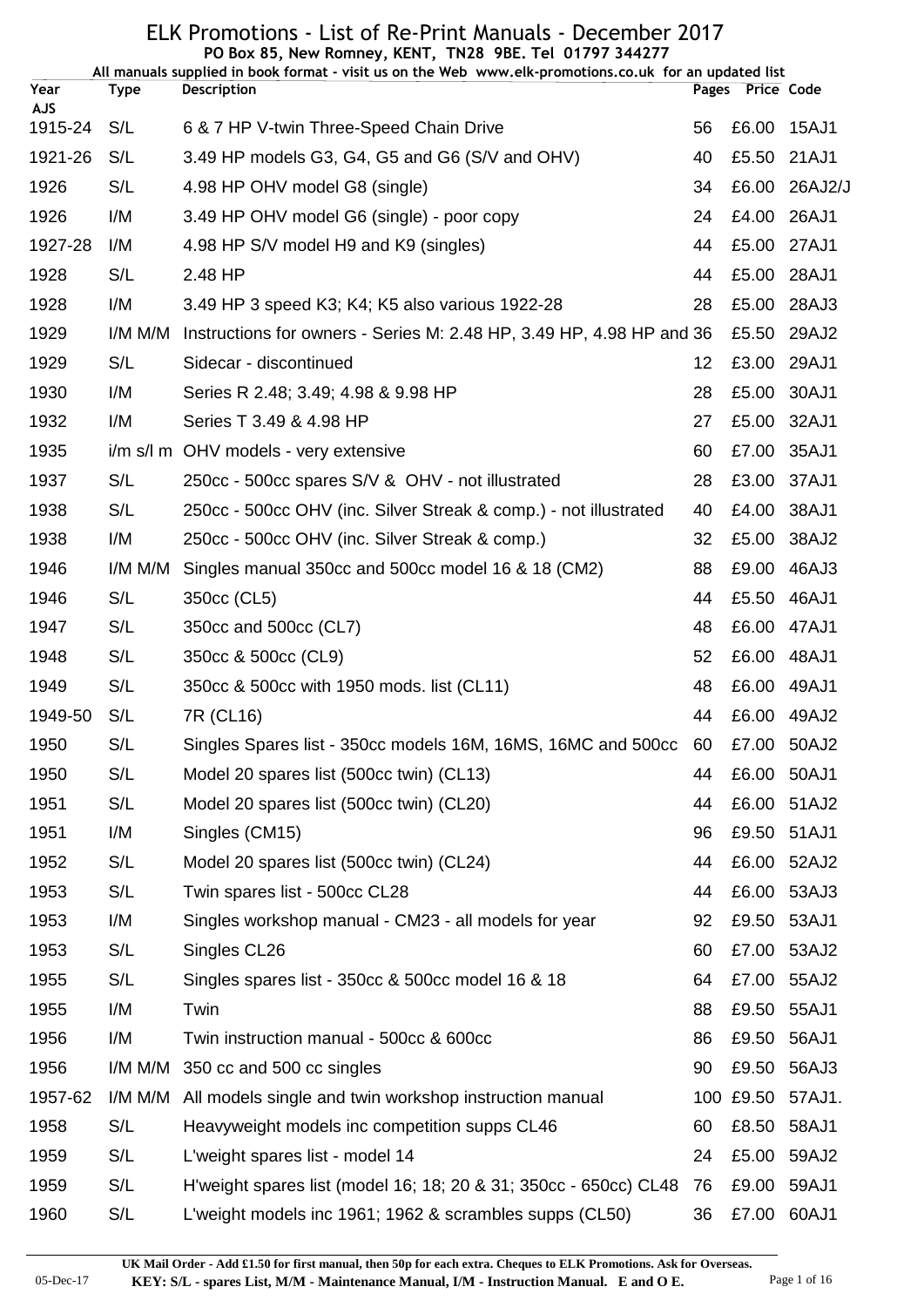| ELK Promotions - List of Re-Print Manuals - December 2017<br>PO Box 85, New Romney, KENT, TN28 9BE. Tel 01797 344277 |             |                                                                                                        |    |                  |             |  |  |
|----------------------------------------------------------------------------------------------------------------------|-------------|--------------------------------------------------------------------------------------------------------|----|------------------|-------------|--|--|
|                                                                                                                      |             | All manuals supplied in book format - visit us on the Web www.elk-promotions.co.uk for an updated list |    |                  |             |  |  |
| Year<br><b>AJS</b>                                                                                                   | <b>Type</b> | Description                                                                                            |    | Pages Price Code |             |  |  |
| 1960                                                                                                                 | I/M         | Single & twin instruction manual - 350cc; 500cc; 650cc                                                 |    | 100 £9.50        | 60AJ2       |  |  |
| 1963-64                                                                                                              | S/L         | AJS & Matchless 350cc - 500cc - 650cc singles & twin, with insert 64                                   |    | £7.00            | 63MA1.      |  |  |
| <b>ALBION</b>                                                                                                        |             |                                                                                                        |    |                  |             |  |  |
| 1924                                                                                                                 | cat         | Albion Gearbox catalogue for lightweights up to 3½HP (2-speed m 8                                      |    | £1.50            | 24AL1       |  |  |
| 1929                                                                                                                 | S/L M/M     | Albion Gearbox & clutch spares list for models HJ (prefixed with let 10                                |    | £3.00            | 29AL1       |  |  |
| 1931on                                                                                                               | S/L         | Albion spares list for midget gearboxes (2-speed + 3-speed)                                            | 8  | £1.50            | 31AL1       |  |  |
| <b>AMAC Carbs</b><br>1923-30                                                                                         | S/L         | AMAC; Binks; B&B AMAL: v extensive & well illustrated                                                  | 80 | £9.50            | 23AM1       |  |  |
| 1928c                                                                                                                | Catalog     | Carburetter Hints & Tips; with settings                                                                | 32 | £4.50            | 28AM1       |  |  |
| <b>AMAL Carbs</b>                                                                                                    |             |                                                                                                        |    |                  |             |  |  |
| 1933-39                                                                                                              | I/M         | Carburetter fitments & settings for many makes & models.                                               | 22 | £8.00            | 33AM1       |  |  |
| 1940-68                                                                                                              | S/L I/M     | Carburetter fitments & settings & spares lists for motorcycles, Very 158 22.00                         |    |                  | 40AM1       |  |  |
| 1948-61                                                                                                              | S/L         | R.N. Carburetters                                                                                      | 8  | £1.50            | 48AM1       |  |  |
| 1949-63                                                                                                              | S/L         | <b>TT Carburetters</b>                                                                                 | 12 | £3.00            | 49AM1       |  |  |
| 1955-64                                                                                                              | S/L         | Monobloc carburetters - lists 503; 504; 102/1 & /2                                                     | 16 | £3.00            | 55AM1       |  |  |
| 1956-71                                                                                                              | I/M         | GP & GP2 Carburetters - tuning & spares. Poor Copy                                                     | 26 | £3.00            | 56AM1       |  |  |
| AMBASSADOR                                                                                                           |             |                                                                                                        |    |                  |             |  |  |
| 1953                                                                                                                 | S/L         | Embassy 197cc spares - not illustrated                                                                 | 8  | £1.50            | 53AB1       |  |  |
| 1957                                                                                                                 | I/M         | Instruction manual 150cc; 175cc; 197cc and 250cc two-stroke                                            | 24 | £4.00            | 57AB1       |  |  |
| 1959-60                                                                                                              | S/L         | Super S and Three Star special spares - not illustrated                                                | 16 |                  | £2.00 59AB1 |  |  |
| <b>ARIEL</b><br>1931                                                                                                 | S/L         | Square four 4F.31 spares                                                                               | 62 |                  | £7.00 31AR1 |  |  |
| 1932                                                                                                                 | S/L         | Supplementary square four 4F.32 spares (inc. 1931 errata)                                              | 16 | £3.00            | 32AR1       |  |  |
| 1933-34                                                                                                              | S/L         | Square four 500cc & 600cc spares                                                                       | 34 | £5.00            | 33AR1       |  |  |
| 1933-37                                                                                                              | I/M M/M     | Owner's guide - singles SV & OHV                                                                       | 46 | £6.00            | 33AR2       |  |  |
| 1936                                                                                                                 | S/L         | Square four 600cc spares                                                                               | 32 | £5.00            | 36AR1       |  |  |
| 1937                                                                                                                 | S/L         | Square four 600cc & 1000cc spares (not illustrated)                                                    | 22 | £3.00            | 37AR1       |  |  |
| 1937-38                                                                                                              | S/L         | Square four spares (inc. engine & frame numbering for all models) 42                                   |    | £5.50            | 37AR2       |  |  |
| 1938                                                                                                                 | I/M         | Owner's guide S/V & OHV singles VH; NH; LH; VG; NG; LG; VB                                             | 44 | £5.50            | 38AR1       |  |  |
| 1939                                                                                                                 | S/L         | Square 4 600cc & 1000cc spares - girders, rigid & sprung frame                                         | 64 | £7.00            | 39AR1       |  |  |
| 1939-48                                                                                                              | I/M         | 250-600cc singles owners guide, girder and tele, plus 1949 supp. (66                                   |    | £8.00            | 39AR2       |  |  |
| 1939-48                                                                                                              | I/M M/M     | Square Four owner's guide - 600cc and 1000cc (revised 1952) Po 56                                      |    | £6.00            | 39AR3       |  |  |
| 194? W                                                                                                               | I/M         | Drivers' Handbook W/NG C10477                                                                          | 31 | £5.00            | 42AR3       |  |  |
| 1940 W                                                                                                               | S/L         | Ariel W/NG spares; C8722 (F: XG 4131-6149)                                                             | 43 | £5.50            | 40AR1       |  |  |
| 1942 W                                                                                                               | S/L         |                                                                                                        |    | £6.00            | 42AR1       |  |  |
|                                                                                                                      |             | W/NG 350cc single, Eng BH 21501-25000, frame XG31751-3525 46                                           |    |                  |             |  |  |
| 1942 W                                                                                                               | M/M         | W/NG 350cc OHV maintenance and instruction manual, girder-for 56                                       |    | £6.00            | 42AR2       |  |  |
| 1945 W                                                                                                               | S/L         | W/NG 350cc single, Eng BH 457001-49200, frame XG51856-553 52                                           |    | £6.00            | 45AR1       |  |  |
| 1947-48                                                                                                              | S/L         | Singles spares list, girder and tele, 350cc - 600cc. Inc all singles fr 76                             |    | £8.50            | 47AR2       |  |  |
| 1947-48                                                                                                              | S/L         | Square four spares - girder & tele forks; rigid & sprung frame                                         | 69 | £8.00            | 47AR1       |  |  |
| 1949                                                                                                                 | S/L         | Square four spares - tele fork; rigid & sprung frame                                                   | 57 |                  | £7.00 49AR1 |  |  |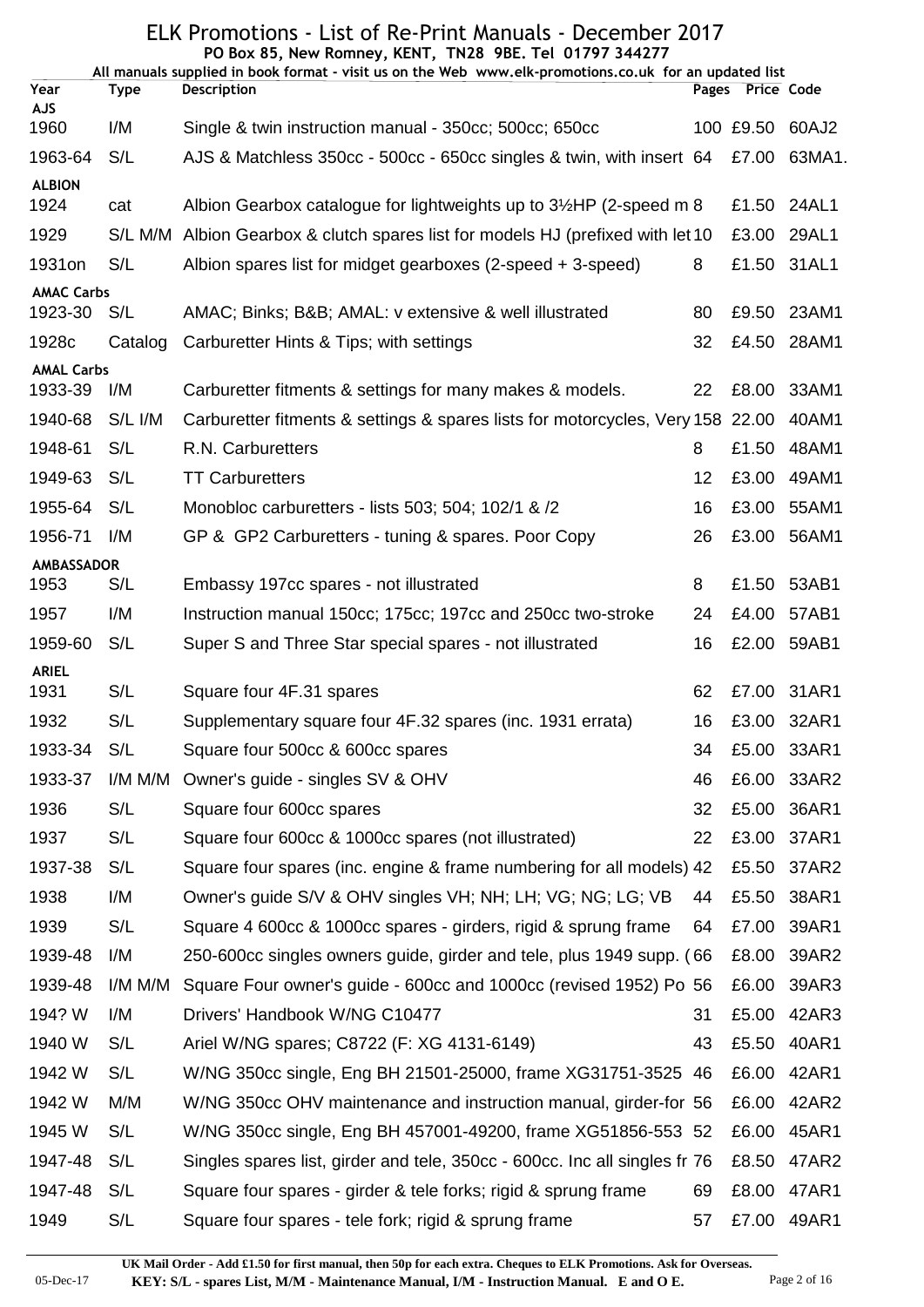|                                   |             | PO Box 85, New Romney, KENT, TN28 9BE. Tel 01797 344277<br>All manuals supplied in book format - visit us on the Web www.elk-promotions.co.uk for an updated list |    |                  |                 |
|-----------------------------------|-------------|-------------------------------------------------------------------------------------------------------------------------------------------------------------------|----|------------------|-----------------|
| Year                              | <b>Type</b> | <b>Description</b>                                                                                                                                                |    | Pages Price Code |                 |
| <b>ARIEL</b><br>1950              | S/L         | Supplementary spares - singles; square four & KH twin (not illustra 16                                                                                            |    | £2.00            | 50AR1           |
| 1951                              | $I/M$ M/M   | Square Four 1000cc 4G                                                                                                                                             | 74 |                  | £8.50 51AR1     |
| 1951                              | S/L         | Singles spares - VB, VH and NH (S/V and OHV)                                                                                                                      | 48 |                  | £6.00 51AR2     |
| 1953                              | S/L         | <b>Square Four MKII</b>                                                                                                                                           | 45 |                  | £5.50 53AR3     |
| 1953                              | S/L         | Singles (350 NH; 500 VH & VHA & VCH; 600 VB)                                                                                                                      | 49 |                  | £6.00 53AR1     |
| 1953                              | S/L         | Twins (KH & KHA)                                                                                                                                                  | 45 | £6.00            | 53AR2           |
| 1953-54                           | I/M         | 500cc Twin Owner's Guide                                                                                                                                          | 84 |                  | £8.50 53AR4     |
| 1954-55                           | I/M M/M     | Ariel Colt Model LH 200cc OHV Owner's Guide, with wiring diagra 48                                                                                                |    | £5.50            | 54AR1           |
| 1956                              | M/M         | 200cc Colt owner's guide                                                                                                                                          | 56 | £7.00            | 56AR1           |
| 1957-59                           | I/M M/M     | Ariel 1000cc Model 4G MK II Square Four Owner's Guide, with wiri 52                                                                                               |    | £7.00            | 57AR1           |
| 1961                              | S/L         | Ariel Leader and Arrow and Sports Arrow spares                                                                                                                    | 50 |                  | £6.00 61AR1     |
| <b>AVON</b><br>1954               | I/M         | Motorcyclists Tyre Manual, inc. whel alignment, tyre pressures, rim 20                                                                                            |    |                  | £4.00 54AV1     |
| <b>Bowden</b><br>1950             | S/L         | Bowden carburettor specs and spares A4. Service information for 18                                                                                                |    |                  | £6.00 50BO1     |
| <b>BROCKHOUSE</b>                 |             |                                                                                                                                                                   |    |                  |                 |
| 1951                              | M/M S/L     | Operating, maintenance and spares list for the Spryt Engine, MK II 32                                                                                             |    |                  | £5.00 51BR1     |
| 1955                              | S/L         | Corgi Motorcycles Complete Spares List, Marks 1, 2 and 4.                                                                                                         | 41 |                  | £5.50 55BR1     |
| <b>Brown &amp; Barlow</b><br>1925 | $I/M$ $S/L$ | Motorcycle Carburetters List number 25. Covers 2-stroke, flanged, 35                                                                                              |    |                  | £5.00 25BB1     |
| <b>BSA</b><br>1914-23             | S/L         | All models 1914 - 1923. Not illustrated                                                                                                                           |    |                  | 112 £9.00 14BS1 |
| 1924                              | S/L         | Replacement parts for all 1924 models, 2¼ hp to 8 hp. Well illustr 160 14.00 24BS1                                                                                |    |                  |                 |
| 1930                              | S/L         | 4.93 s/v and ohv provisional spares list - not illustrated                                                                                                        | 36 | £4.00            | 30BS4           |
| 1930                              | S/L         | 2.49 SV AND OHV; 3.49 S/V - not illustrated                                                                                                                       | 36 | £4.00            | 30BS3           |
| 1930                              | S/L         | 3.49; 4.93 & 5.57 HP S/V & OHV - not illustrated                                                                                                                  | 44 | £5.50            | 30BS1           |
| 1930                              | I/M         | 2.49 OHV pocket format                                                                                                                                            | 40 | £5.50            | 30BS2           |
| 1930                              | I/M         | 4.93 HP, 4.93 HP de Luxe, 5.57 HP and 5.57 HP de Luxe instructi 44                                                                                                |    | £5.50            | 30BS5           |
| 1931-49                           | I/M M/M     | Pearson's all models, including Bantam, double-page format                                                                                                        |    | 160 15.00        | 31BS1           |
| 1935                              | I/M         | 3.48 Blue Star, 4.99 & 5.95 h.p. instruction booklet (small format)                                                                                               | 56 | £6.00            | 35BS1           |
| 1935-40                           | M/M         | All models 149cc to 986cc, including ex-WD M20. (published Tem 64                                                                                                 |    | £8.50            | 35BS3           |
| 1935c                             | I/M         | BSA FWD three wheeler instructions, 2 & 3 cylinder (pages 35-38 72                                                                                                |    | 10.00            | 35BS2           |
| 1938                              | I/M         | 250 and 350 tourer, sports, Empire Star and comp. - pocket forma 52                                                                                               |    | £6.00            | 38BS1           |
| 1940                              | I/M         | Instruction book 250cc S/V and OHV C10, C11, C12. Pocket form 48                                                                                                  |    | £5.50            | 40BS9           |
| 1940 W                            | S/L         | M20 spares - C6126 with list of proprietary eqpt. Frame/Eng nos'                                                                                                  | 20 | £3.50            | 40BS5           |
| 1940c W                           | M/M         | WD WM20 maintainance manual 101/BC2, girder forked                                                                                                                | 44 | £6.00            | 40BS3           |
| 1940c W                           | S/L         | M20 spares - C9310 Frame / Engine nos' WM20-44213 to WM20-25                                                                                                      |    | £3.50            | 40BS6           |
| 1943 W                            | S/L         | WD M20 spares list, frame engine no. WM 20-81818 to WM 20-96 28                                                                                                   |    | £4.50            | 43BS5           |
| 1944 W                            | S/L         | RAF M20 January 1944 - contract nos. C10655 & C14052 - rigid gi38                                                                                                 |    | £5.50            | 40BS2           |
| 1946                              | S/L         | C10, C11, B31, B32, M20 and M21 spares, inc. AA and GPO spec 128 10.00                                                                                            |    |                  | 46BS2           |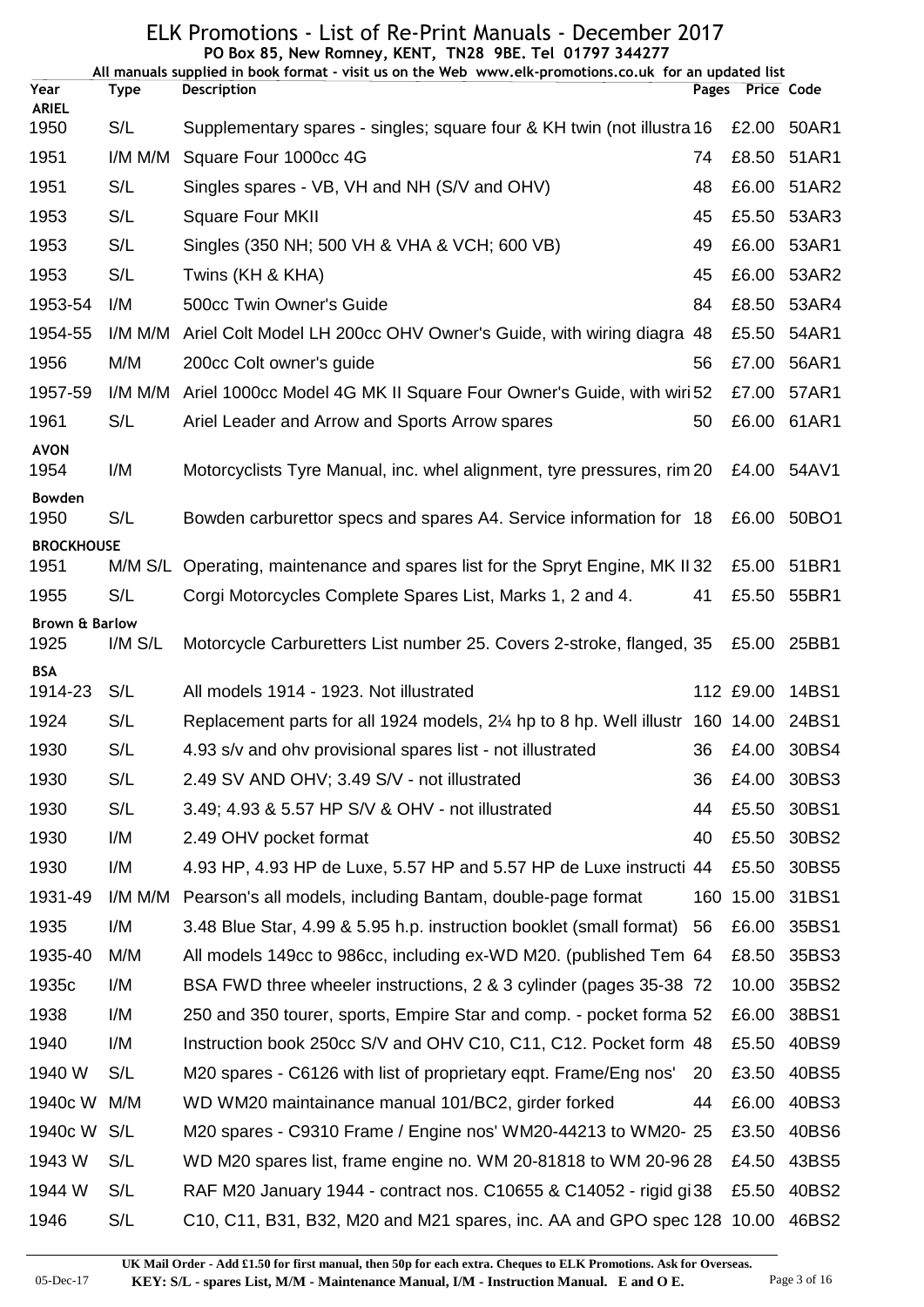|                    |                                   | PO Box 85, New Romney, KENT, TN28 9BE. Tel 01797 344277<br>All manuals supplied in book format - visit us on the Web www.elk-promotions.co.uk for an updated list |    |                  |                |
|--------------------|-----------------------------------|-------------------------------------------------------------------------------------------------------------------------------------------------------------------|----|------------------|----------------|
| Year<br><b>BSA</b> | <b>Type</b>                       | <b>Description</b>                                                                                                                                                |    | Pages Price Code |                |
| 1946               | I/M                               | <b>B31 OHV Riders Instruction book</b>                                                                                                                            | 40 | £5.50            | 46BS1          |
| 1947               | S/L                               | All A B C M models for year, very comprehensive, girder & tele-for 260 22.00                                                                                      |    |                  | 47BS2          |
| 1947-50            | I/M M/M                           | Motorcycle Manual A7 and A7 Star Twin (500cc OHV twin) rigid & 68                                                                                                 |    | £8.00            | 47BS1          |
| 1949-53            | S/L                               | A group spares - A7 500cc and A10 650 twin plunger.                                                                                                               | 64 | £7.00            | 49BS2          |
| 1949-55            | I/M M/M                           | BSA M20; M21 & M33 rigid and sprung, tele-fork (re-printed 1961) 68                                                                                               |    | £8.00            | 61BS1          |
| 1949-58            | S/L                               | M Series spares - rigid and sprung                                                                                                                                | 88 | £9.00            | 49BS1          |
| 1950               | S/L                               | All models for year, very comprehensive, rigid and sprung.                                                                                                        |    | 260 22.00        | 50BS1          |
| 1954               | S/L                               | C10L and C11G (3 and 4 speed) spares list, rigid and sprung fram 72                                                                                               |    | £8.00            | 54BS3          |
| 1954               | I/M                               | BSA B models instruction manual B31, B32, B33, B34, plus Goldst 74                                                                                                |    | £7.50            | 54BS4          |
| 1954-55            | S/L                               | A Series spares - swing-arm and plunger                                                                                                                           | 88 | £9.00            | 54BS1          |
| 1954-57            | S/L                               | B Group (B31 B33 B32 B34) 350cc and 500cc OHV - rigid, plunge 114 10.00                                                                                           |    |                  | 54BS2          |
| 1955               | I/M                               | C10L 250cc instruction & adjustment                                                                                                                               | 52 | £6.00            | 55BS1          |
| 1956               | I/M                               | BSA C10L and C11G instruction manual - very detailed. Pocket for 87                                                                                               |    | £9.50            | 56BS1          |
| 1957               | I/M                               | C12 instruction book (re-printed 1963)                                                                                                                            | 56 | £6.00            | 57BS1          |
| 1958               | S/L                               | Goldstar Clubman and Scrambler (from engine 34GS-3001 frame 52                                                                                                    |    | £6.00            | 60BS1          |
| 1958               | S/L                               | B Series spares - swing-arm alternator B31 and B33, frame FB31-48                                                                                                 |    | £6.00            | 57BS2          |
| 1958-              | I/M                               | B Series instruction book - swing-arm alternator B31 and B33 (iss 54                                                                                              |    | £6.00            | 65BS1          |
| 1959-63            | S/L                               | A7/A10 from frame no GA7-101; inc Shooting Star and Super Roc 100                                                                                                 |    | £9.00            | 59BS1          |
| 1960               | I/M M/M                           | All engine, carb etc. settings - D1, D7, D14, C15, C15T, B40, M21 20                                                                                              |    | £3.50            | 60BS3          |
| 1961               | M/M                               | Gold Star DBD 500cc single OHV maintenance manual, with wirin 63                                                                                                  |    | £8.00            | 61BS2          |
| 1963               | S/L                               | D7 Bantam Super, catalogue number 00-5079                                                                                                                         | 40 | £6.00            | 63BS2          |
| 1963               |                                   | I/M M/M How to ride the BSA Dandy 70 and maintenance                                                                                                              |    |                  | 40 £5.50 63BS1 |
| 1964               | I/M                               | Beagle instruction manual (MC 1242-2 1/2)                                                                                                                         | 52 |                  | £6.00 64BS1    |
| 1965               | I/M                               | C15, C15T, C15 SS80, C15S, B40, B40 SS90 250-350cc                                                                                                                | 64 | £7.00            | 65BS2          |
| 1967               | I/M                               | A50 and A65 instruction manual                                                                                                                                    | 50 | £6.00            | 67BS3          |
| 1967 W             | M/M                               | WD B40 service schedule (350cc)                                                                                                                                   | 16 | £3.00            | 67BS1          |
| 1967c              | I/M                               | Early USA export A50 & A65: Cyclone; Lightning; Spitfire Hornet                                                                                                   | 60 | £7.00            | 67BS4          |
| 1969               | I/M                               | Owner's handbook - B44 441cc Victor Special Shooting Star, B25                                                                                                    | 46 | £6.00            | 69BS1          |
| 1969 W             | I/M                               | WD B40 user handbook (350cc)                                                                                                                                      | 38 | £5.50            | 67BS2          |
| <b>WD</b>          | I/M M/M                           | M20 Service sheets (with some M21) very comprehensive (A4). 1656                                                                                                  |    | 12.00            | 46BS3          |
| <b>WD</b>          | I/M                               | BSA WM20 riders instruction book; Contract number 100/BC2B.                                                                                                       | 56 | £7.00            | 40BS4          |
| <b>WD</b>          | I/M                               | BSA WM20 500cc S/V riders instruction book. Contract C7287, En 48                                                                                                 |    | £6.00            | 40BS1          |
| <b>BURMAN</b>      |                                   |                                                                                                                                                                   |    |                  |                |
| 1926               | I/M                               | Burman gearboxes - 3-speed models SL, SE. Lightweight models 16                                                                                                   |    | £3.00            | 26BU1          |
| 1936               | S/L                               | Model H gearbox spares                                                                                                                                            | 8  | £1.50            | 36BU1          |
| 1937               | S/L                               | Model BA & BAR gear box spares price list                                                                                                                         | 11 | £3.00            | 37BU1          |
| 1958               | <b>CANTERBURY Sidecars</b><br>S/L | Canterbury Sidecar spares list                                                                                                                                    | 24 |                  | £3.00 58CA1    |

**Cyclemaster**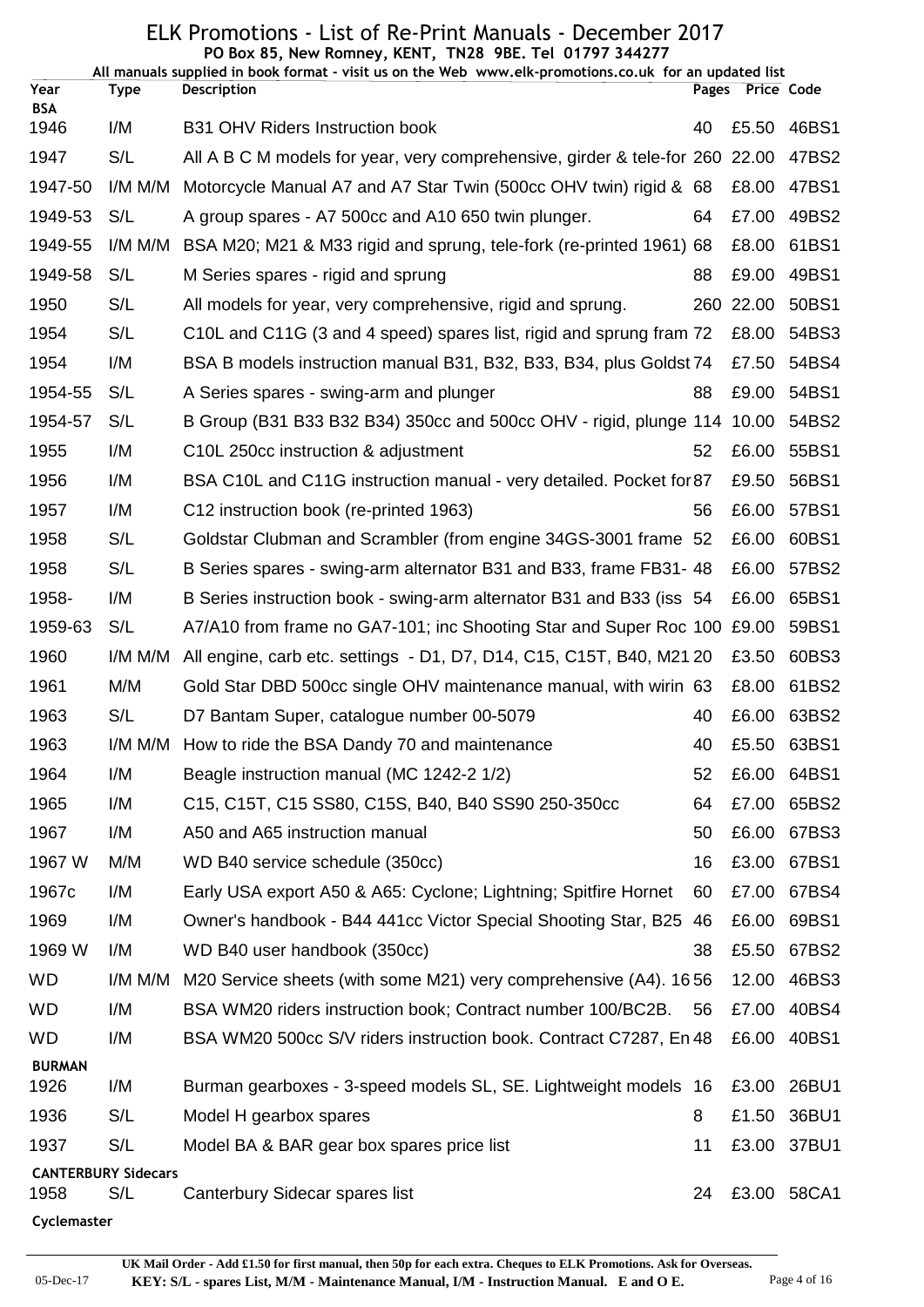|                                |             | PO Box 85, New Romney, KENT, TN28 9BE. Tel 01797 344277<br>All manuals supplied in book format - visit us on the Web www.elk-promotions.co.uk for an updated list |    |                  |             |
|--------------------------------|-------------|-------------------------------------------------------------------------------------------------------------------------------------------------------------------|----|------------------|-------------|
| Year                           | <b>Type</b> | <b>Description</b>                                                                                                                                                |    | Pages Price Code |             |
| Cyclemaster<br>c1950           | I/M         | Fitting, riding plus maintenance. (Fourth edition)                                                                                                                | 24 |                  | £4.00 50CY1 |
| <b>DKW</b><br>1936             | S/L         | 100cc Spares list - IN GERMAN (with pictures)                                                                                                                     | 34 |                  | £4.00 36DK1 |
| <b>DOT</b><br>1949-51          | S/L         | 197cc spares - not ill                                                                                                                                            | 16 |                  | £3.00 49DT1 |
| <b>DOUGLAS</b><br>1920c        | S/L         | Models TS and CW spares.                                                                                                                                          | 12 |                  | £3.00 20DO1 |
| 1931                           | S/L         | 600cc models: S/5; S/6; T/6; C/31; D/31; E/31                                                                                                                     | 46 | £6.00            | 31DO1       |
| 1946-51                        | S/L         | Mark 1, Mark 3, Mark 3 Sports, Mark 4, Mark 4 Sports, Mark 5, wit 110 £9.50                                                                                       |    |                  | 46DO1       |
| 1948-51                        | M/M         | 350cc all models MKIII, IV, V, 80/90 plus competition. (pub 1951)                                                                                                 | 80 | £8.50            | 51DO1       |
| 1951                           | S/L         | Douglas Dragonfly spares, with roadtest.                                                                                                                          | 68 | £8.00            | 51DO2       |
| <b>EXCELSIOR</b><br>1935-36    | $I/M$ $S/L$ | Manxman 250, 350 and 500 with settings and spares                                                                                                                 | 56 | £6.00            | 35EM1       |
| 194? W                         | M/M         | Excelsior 98cc WELBIKE Maintenance manual 101/EM1                                                                                                                 | 36 | £5.50            | 101EM1      |
| 194? W                         | I/M         | Welbike driver's handbook                                                                                                                                         | 30 | £5.00            | 100EM1      |
| 1943                           | S/L         | Welbike spare parts list - frame no 1214 - 2613, C1649/1/4. Not ill. 12                                                                                           |    | £3.00            | 43EM1       |
| 1950-51                        | S/L         | 125cc Universal (U1 and U2), 197cc Roadmaster (R1 and R2) and 23                                                                                                  |    | £3.50            | 50EM1       |
| 1952-53                        | I/M         | Talisman 2-stroke 250cc TT1 and TT2                                                                                                                               | 64 | £7.00            | 52EM1       |
| 1955                           | I/M         | 150cc Courier C3                                                                                                                                                  | 44 | £5.50            | 55EM1       |
| 1957                           | I/M         | Excelsior 250 cc Talisman Twin standard & sports models STT1, 80                                                                                                  |    | £9.00            | 57EM1       |
| 1958-59                        | I/M M/M     | 98 cc Consort (F4, F6S, CA8 & CA9) & Skutabyke (SB1) manual                                                                                                       | 42 | £5.50            | 58EM1       |
| <b>FRANCIS BARNETT</b><br>1952 | I/M         | Merlin (models 52 and 57, Villiers 10D 122cc) and Falcon (models 46                                                                                               |    | £6.00            | 52FB1       |
| 1954-55                        | S/L         | Cruiser spares list.                                                                                                                                              | 36 |                  | £5.00 54FB1 |
| 1956                           | S/L         | Plover spares list (mark 30C Villiers engine and gearbox)                                                                                                         | 28 |                  | £5.00 56FB1 |
| 1957                           | S/L         | Cruiser 80 spares List (249cc 25T engine)                                                                                                                         | 32 | £5.00            | 57FB1       |
| 1958                           | I/M         | Falcon 81 (Villiers 10E - 197cc)                                                                                                                                  | 52 |                  | £6.00 58FB1 |
| <b>GREEVES</b><br>1969-71      | S/L         | Greeves Model 56 'Griffon' 250 cc spares;                                                                                                                         | 28 |                  | £6.00 69GR1 |
| 1973                           | S/L         | Greeves Model 60 'Griffon' 250 cc spares;                                                                                                                         | 26 | £6.00            | 73GR1       |
| <b>HEPOLITE</b><br>1952        | S/L         | Pistons, rings and liners: AJS to Zundapp. Covers pre and post W 50                                                                                               |    |                  | 10.00 52HE1 |
| <b>HUMBER</b><br>1926c         | I/M         | 3.49 HP instruction manual with tappet & timing settings etc                                                                                                      | 28 |                  | £5.00 26HU1 |
| <b>INDIAN</b>                  |             |                                                                                                                                                                   |    |                  |             |
| 1925                           | S/L         | Prince parts list                                                                                                                                                 | 46 | £6.00            | 25IN1       |
| 1928c                          | S/L         | Series 101 Scout parts list                                                                                                                                       | 48 | £6.00            | 28IN1       |
| <b>WD 194</b>                  | S/L         | Indian WD 741-B spares list                                                                                                                                       | 55 | £6.00            | 41IN1       |
| <b>WD 194</b>                  | I/M M/M     | WD 741-B large format; extensive workshop manual. Eng no GDA 120 16.00 42IN1                                                                                      |    |                  |             |
| <b>IVORY CALTHORPE</b><br>1932 | $I/M$ $S/L$ | Ivory Calthorpe OHV 493cc with detailed pull-puts                                                                                                                 | 30 | £5.00            | 32CA1       |
| 1932c                          | $I/M$ $S/L$ | Calthorpe OHV 348cc (D4 & D6 engines)                                                                                                                             | 24 |                  | £5.00 32CA2 |

05-Dec-17 **KEY: S/L - spares List, M/M - Maintenance Manual, I/M - Instruction Manual. E and O E.** Page 5 of 16 **UK Mail Order - Add £1.50 for first manual, then 50p for each extra. Cheques to ELK Promotions. Ask for Overseas.**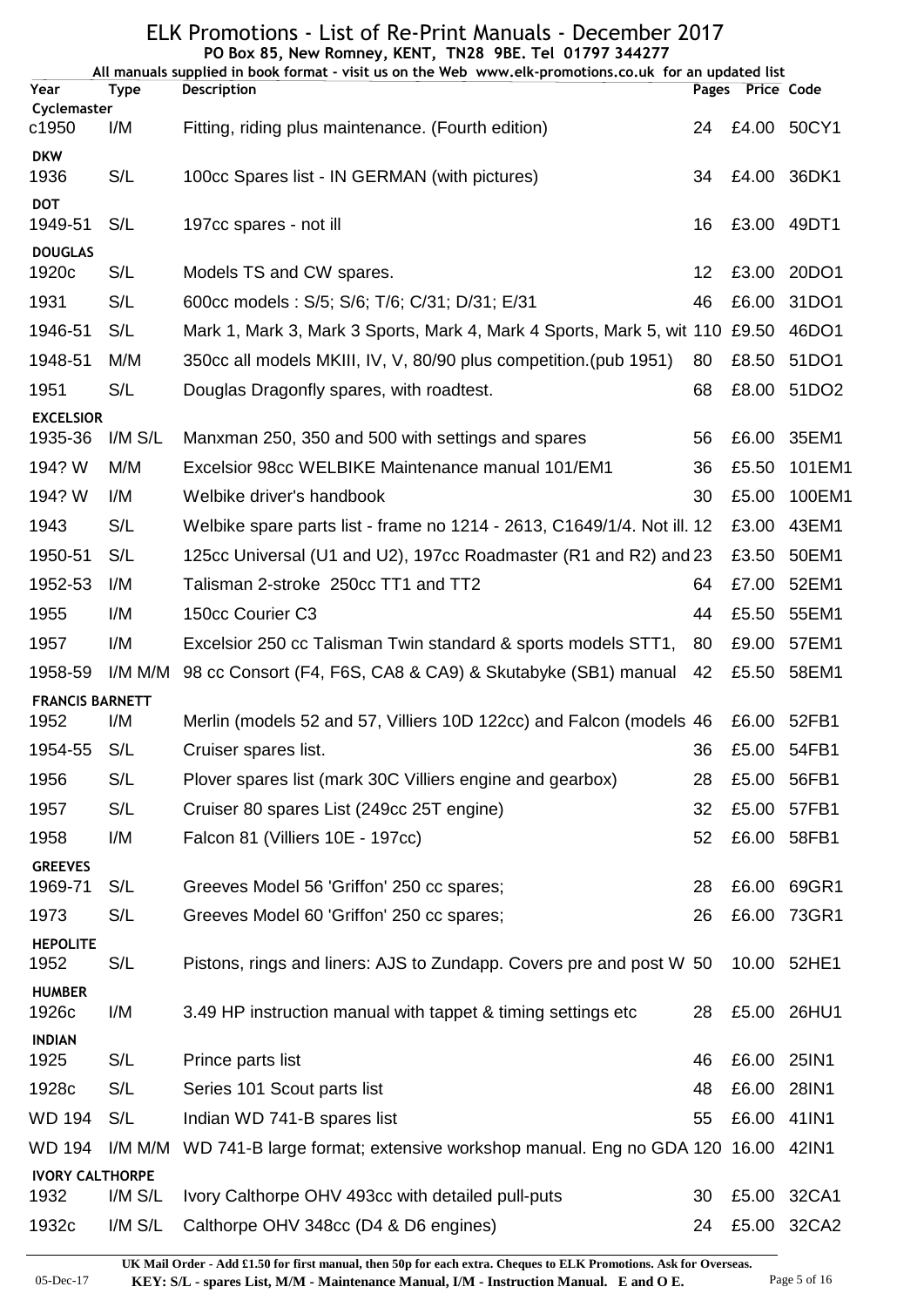|                      |             | PO Box 85, New Romney, KENT, TN28 9BE. Tel 01797 344277<br>All manuals supplied in book format - visit us on the Web www.elk-promotions.co.uk for an updated list |    |                  |                |
|----------------------|-------------|-------------------------------------------------------------------------------------------------------------------------------------------------------------------|----|------------------|----------------|
| Year<br><b>JAMES</b> | Type        | <b>Description</b>                                                                                                                                                |    | Pages Price Code |                |
| 1943 W               | S/L         | WD 125cc two stroke model ML C1972 (frame ML2-3541)                                                                                                               | 36 | £5.00            | 43JM1          |
| 1943 W               | I/M         | WD 125cc two stroke model ML - Riders Instruction Book                                                                                                            | 16 | £3.50            | 43JM2          |
| 1943 W               | M/M         | WD 125cc ML maintenance manual & instruction book (101JM1)                                                                                                        | 54 | £6.00            | 43JM3          |
| 1947                 | S/L         | Model ML 125 cc spares list.                                                                                                                                      | 36 | £5.00            | 47JM2          |
| 1947                 | I/M         | Model ML 125 cc Driver's Handbook. Small format.                                                                                                                  | 12 | £3.00            | 47JM1          |
| 1949                 | S/L I/M     | 98cc series 1.F lightweight motorcycle, with insert.                                                                                                              | 32 | £5.00            | 49JM1          |
| 1950c                | I/M         | 122cc and 197cc models instruction manual (Villiers 10D & 6E)                                                                                                     | 32 | £5.00            | 50JM1          |
| 1952                 | S/L         | 122cc to 197 cc Cadet & Captain spares - girder & tele forked                                                                                                     | 36 | £5.00            | 52JM1          |
| 1952-53              | S/L         | 122cc Cadet (J/5) model spares (tele forked)                                                                                                                      | 24 | £4.00            | 53JM2          |
| 1953                 | S/L         | 98cc Superlux autocycle (J/1) spares list                                                                                                                         | 24 | £4.00            | 53JM1          |
| 1954                 | S/L         | 122cc model J5 Cadet, 98cc model J11 Comet                                                                                                                        | 32 | £5.00            | 54JM2          |
| 1954                 | S/L         | 200cc Captain (K7); Cotswold (K7C) & Commando (J9) spares                                                                                                         | 32 | £5.00            | 54JM1          |
| 1955                 | S/L         | 150cc Cadet (J15) & 98cc Comet (J11) spares                                                                                                                       | 32 | £5.00            | 55JM1          |
| 1955                 | I/M         | Captain, Cotswold & Commando instructions; 77C9/55                                                                                                                | 56 | £6.50            | 55JM2          |
| 1956                 | I/M M/M     | 200cc Captain (K7); Cotswold (K7C) & Commando (K7T)                                                                                                               | 56 | £6.50            | 56JM1          |
| 1956                 | I/M M/M     | Riding & maintenance for Colonel 225cc (K12)                                                                                                                      | 32 | £5.00            | 56JM3          |
| 1956                 | I/M         | Comet 100 (L1) and Cadet 150 (L15)                                                                                                                                | 60 | £7.00            | 56JM2          |
| 1957                 | S/L         | Comet 100; Cadet 150; Captain 200; Colonel 225; Commando 20 76                                                                                                    |    | £8.50            | 57JM1          |
| 1959                 | I/M         | Instruction book - 250cc models L25 Commodore, L25T Comman 36                                                                                                     |    | £5.00            | 59JM1          |
| 1960                 | S/L         | Comet 100, Flying Cadet 150, Captain 200, Commodore, Comma 80                                                                                                     |    | £8.50            | 60JM1          |
| 1960-64              | I/M         | Captain 200cc L20 Instruction Book, 20T Villiers engine. With wirin 44                                                                                            |    | £5.50            | 60JM2          |
| 1961                 | S/L         | 150cc Scooter                                                                                                                                                     |    |                  | 40 £5.50 61JM1 |
| <b>James Valves</b>  |             |                                                                                                                                                                   |    |                  |                |
| 1949                 | Cat         | Catalogue of valves, springs, guides & caps for All makes of Motor 16                                                                                             |    |                  | £5.00 49VA1    |
| <b>JAP</b>           | $I/M$ $S/L$ | Wickham 1323 cc s/v                                                                                                                                               | 16 | £3.50            | 20JA1          |
| 1927-50              | I/M M/M     | The book of the JAP; Pitman's, all 4-stroke motorcycle engines 19 151 £9.00                                                                                       |    |                  | 51JA1          |
| 1935                 | I/M         | Engine details on timing; oiling etc for SV & OHV 150cc - 1100cc                                                                                                  | 30 | £5.00            | 35JA1          |
| 1958                 | S/L I/M     | 600cc S/V Mk III type 5 engine.                                                                                                                                   | 28 |                  | £4.50 58JA1    |
| <b>LEVIS</b>         |             |                                                                                                                                                                   |    |                  |                |
| 1925                 | S/L         | All models, including Burman gearbox and Lucas acetylene lights 16                                                                                                |    | £4.00            | 25LE1          |
| 1927-34              | S/L M/M     | OHV models A, A1, A2, A33, A34, B, D Driving instructions and sp 28                                                                                               |    | £3.50            | 31LE1          |
| 1929-40              | $I/M$ $S/L$ | 250 cc - 600 cc OHV models A; B; D & LD (published 1950)                                                                                                          | 20 |                  | £3.50 50LE1    |
| <b>LUCAS</b><br>1930 | S/L         | H52 headlamp spares                                                                                                                                               | 12 | £4.00            | 30LU1          |
| 1931c                | I/M         | Magdyno instruction manual, with wiring diagram.                                                                                                                  | 22 | £5.00            | 31LU1          |
| 1936-57              | S/L         | Equipment and Spares (A4), very extensive                                                                                                                         |    | 182 22.00        | 36LU3          |
| 1936-57              | S/L         | Motorcycle reference list, all makes, not illustrated.                                                                                                            | 32 | £4.00            | 36LU1          |
| 1936-57              | S/L         | Motorcycle Parts - Magnetos & Dynamos                                                                                                                             | 64 | £7.00            | 36LU2          |
| 1937                 | I/M         | Instructions for electric lighting and ignition equipment                                                                                                         | 20 | £4.00            | 37LU1          |
|                      |             |                                                                                                                                                                   |    |                  |                |

**UK Mail Order - Add £1.50 for first manual, then 50p for each extra. Cheques to ELK Promotions. Ask for Overseas.**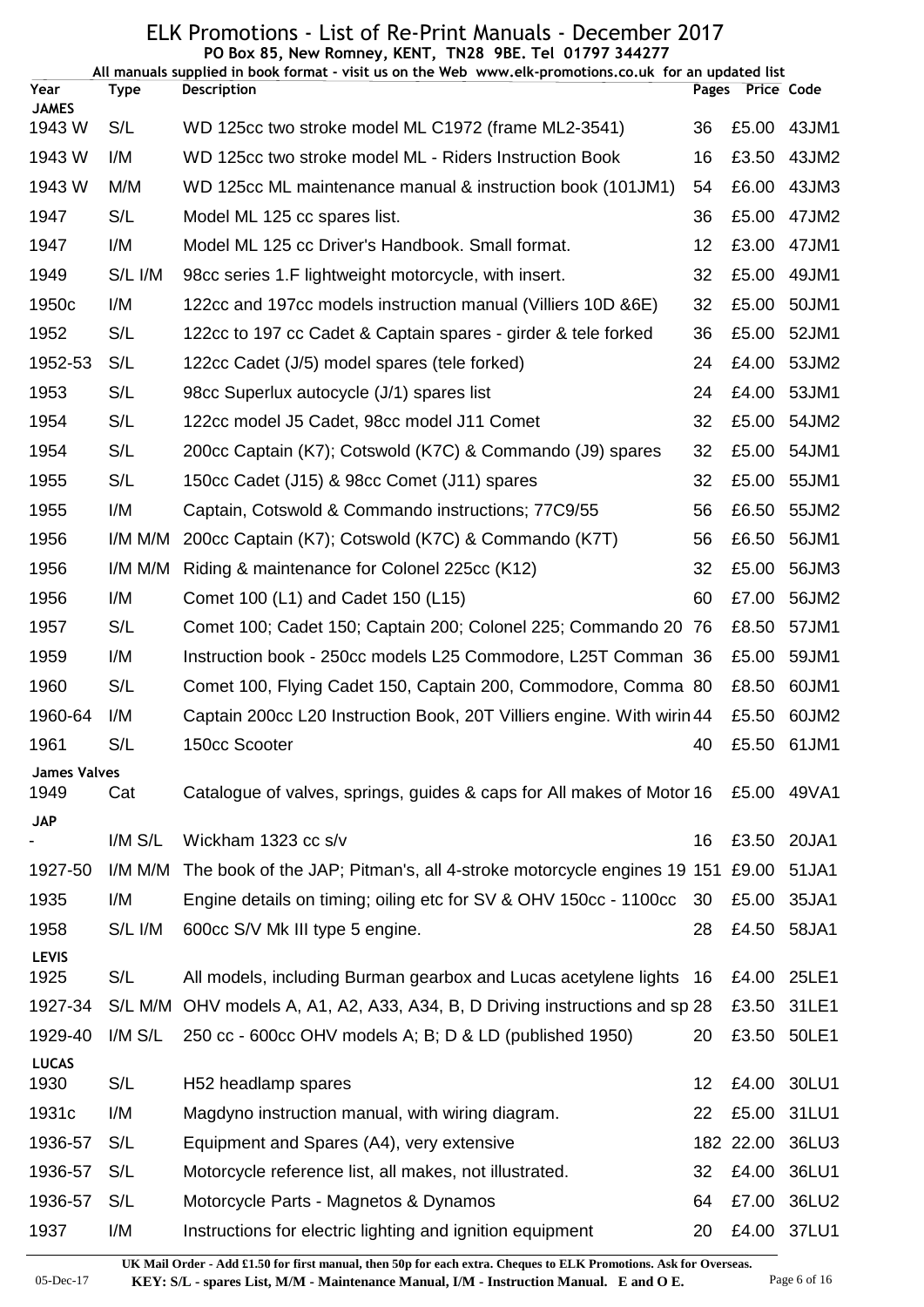|                      |             | PO Box 85, New Romney, KENT, TN28 9BE. Tel 01797 344277<br>All manuals supplied in book format - visit us on the Web www.elk-promotions.co.uk for an updated list |    |                  |                   |
|----------------------|-------------|-------------------------------------------------------------------------------------------------------------------------------------------------------------------|----|------------------|-------------------|
| Year                 | <b>Type</b> | Description                                                                                                                                                       |    | Pages Price Code |                   |
| <b>LUCAS</b><br>1937 | I/M         | Compensated voltage control (CVC) dynamo equipment (Voltage 12                                                                                                    |    | £3.00            | 37LU2             |
| 1939                 | I/M         | Instructions for electric lighting & ignition equipment, inc. troublesh 24                                                                                        |    | £4.00            | 39LU1             |
| 1947                 | M/M         | Maintenance for electric lighting                                                                                                                                 | 28 | £4.50            | 47LU1             |
| 1950                 | I/M         | Running instructions for Lucas lighting & ignition (magneto, dynam 20                                                                                             |    | £4.00            | 50LU1             |
| 1953                 | M/M         | Workshop instructions - models N1, KN1, K1F, K2F, KVF, MOIL& 20                                                                                                   |    | £9.00            | 53LU1             |
| 1954                 | $M/M$ I/M   | Lucas SR2 magnetos - general fitting & maintenance.                                                                                                               | 14 | £3.00            | 54LU1             |
| 1957c                | M/M         | Lucas direct current equipment for motorcycles (dynamo, magneto 28                                                                                                |    | £4.00            | 57LU1             |
| <b>MATCHLESS</b>     |             |                                                                                                                                                                   |    |                  |                   |
| 1927-29              | $I/M$ $S/L$ | Model R/S 2.46 HP inc. 1928 & 1929 supplements                                                                                                                    | 43 | £6.00            | 28MA1             |
| 1930                 | M/M I/M     | Silver Arrow 3.97 HP model A                                                                                                                                      | 56 | £8.00            | 30MA1             |
| 1931                 | M/M I/M     | Model V/3 V/6 4.95 HP                                                                                                                                             | 55 | £6.00            | 31MA1             |
| 1934                 | I/M         | Model 34D/80 Sports 500                                                                                                                                           | 24 | £4.00            | 34MA1             |
| 1935-36              | -           | Trade terms for dealers - inc list of 1936 models (35/D80 ill)                                                                                                    |    | £1.50            | 35MA1             |
| 1936                 | S/L         | Singles (Clubmans)                                                                                                                                                | 36 | £5.00            | 36MA1             |
| 1937                 | I/M         | Singles models 1937 (inc Model 37/G80 G2 G3 G8)                                                                                                                   | 28 | £4.00            | 37MA2             |
| 1937                 | S/L         | Singles (Clubmans) not illustrated                                                                                                                                | 24 | £3.00            | 37MA1             |
| 1939                 | S/L         | Matchless WO-G3 spares list; C2073 dated 14/9/38; frame 3257 - 18                                                                                                 |    | £4.00            | 38MA1             |
| 1939 W               | I/M M/M     | WO Girder fork G3 C2073 (frame no 3257 - 3520)                                                                                                                    | 44 | £5.50            | 39MA1             |
| 1939-55              | M/M         | Matchless Pitman singles 347cc & 498cc inc. WD G3L                                                                                                                | 58 | £7.00            | 39MA2             |
| 194? W               | I/M M/M     | Matchless WD G3L manual - very extensive                                                                                                                          |    | 104 £9.50        | MM <sub>2</sub> A |
| 1940 W               | M/M I/M     | G3 350cc (frame no 7000 - 12999 inc, contract C-294-7183)                                                                                                         | 40 | £5.50            | 40MA1             |
| 1940 W               | S/L         | G3 (Frame nos. 7000 - 8999 inc, contract 294-C-7183) NOT ILL                                                                                                      | 20 | £3.00            | 40MA2             |
| 1940 W               | I/M         | G3 WO instuction book - 350cc OHV, frame 502-4844; eng 40-G3 44                                                                                                   |    | £5.50            | 40MA6             |
| 1940 W               | S/L         | G3 (Frame Nos 5000 - 16399 inc) NOT ILL.                                                                                                                          | 24 | £3.00            | 40MA3             |
| 1940 W               | I/M         | G3 girder forked Driving & Adjustment instructions.                                                                                                               | 40 | £6.00            | 40MA5             |
| 1941                 | I/M M/M     | Matchless G3-WO riders instruction book (frame 16300-19299)                                                                                                       | 72 | £8.00            | 40MA4             |
| 1941 W               | S/L         | G3L (Frame No 34012 - 41011 inc, contracts 294-C-12632 and 29 24                                                                                                  |    | £5.50            | 41MA2             |
| 1941 W               | I/M         | G3L Drivers' Handbook 100MC3, with servicing details and setting 64                                                                                               |    | £7.00            | 100MC3            |
| 1941 W               | S/L         | G3L (Frame No 25200 - 26011 inc) Contract 294-C-12800                                                                                                             | 24 | £4.00            | 41MA1             |
| 1941 W               | I/M         | G3L Drivers' Handbook, frame 19400 to 24399 With wiring diagra 72                                                                                                 |    | £8.00            | 41MA4             |
| 1941c W              | S/L         | G3L 350cc OHV, rigid framed with telescopic forks. Contract 294/ 40                                                                                               |    | £5.50            | 41MA5             |
| 1947                 | I/M M/M     | Maintenance and instruction manual, 350cc G3L and 500cc G80L. 92                                                                                                  |    | £9.50            | 47MA1             |
| 1948                 | S/L         | Singles G3L & G80L (inc. comp spares) Rigid (CL8)                                                                                                                 | 52 | £6.00            | 48MA1             |
| 1949                 | S/L         | Singles G3L/G3LC & G80L/G80LC (CL10)                                                                                                                              | 44 | £6.00            | 49MA1             |
| 1950                 | S/L         | 500cc Clubman Twin (CL12)                                                                                                                                         | 44 | £6.00            | 50MA1             |
| 1950                 | S/L         | Singles spares list - 350cc G3L; 500cc G80 Rigid & spring (CL14) 60                                                                                               |    | £7.00            | 50MA2             |
| 1951                 | S/L         | Singles spares list - 350cc G3L; 500cc G80 Rigid & spring (CL17) 64                                                                                               |    | £7.00            | 51MA1             |
| 1951                 | S/L         | Model G9 spares list - 500cc twin Super Clubman (CL19)                                                                                                            | 44 | £6.00            | 51MA2             |
| 1951                 | I/M         | Model G9 maintenance - 500cc twin super Clubman CM16                                                                                                              | 88 | £9.00            | 51MA3             |

**UK Mail Order - Add £1.50 for first manual, then 50p for each extra. Cheques to ELK Promotions. Ask for Overseas.**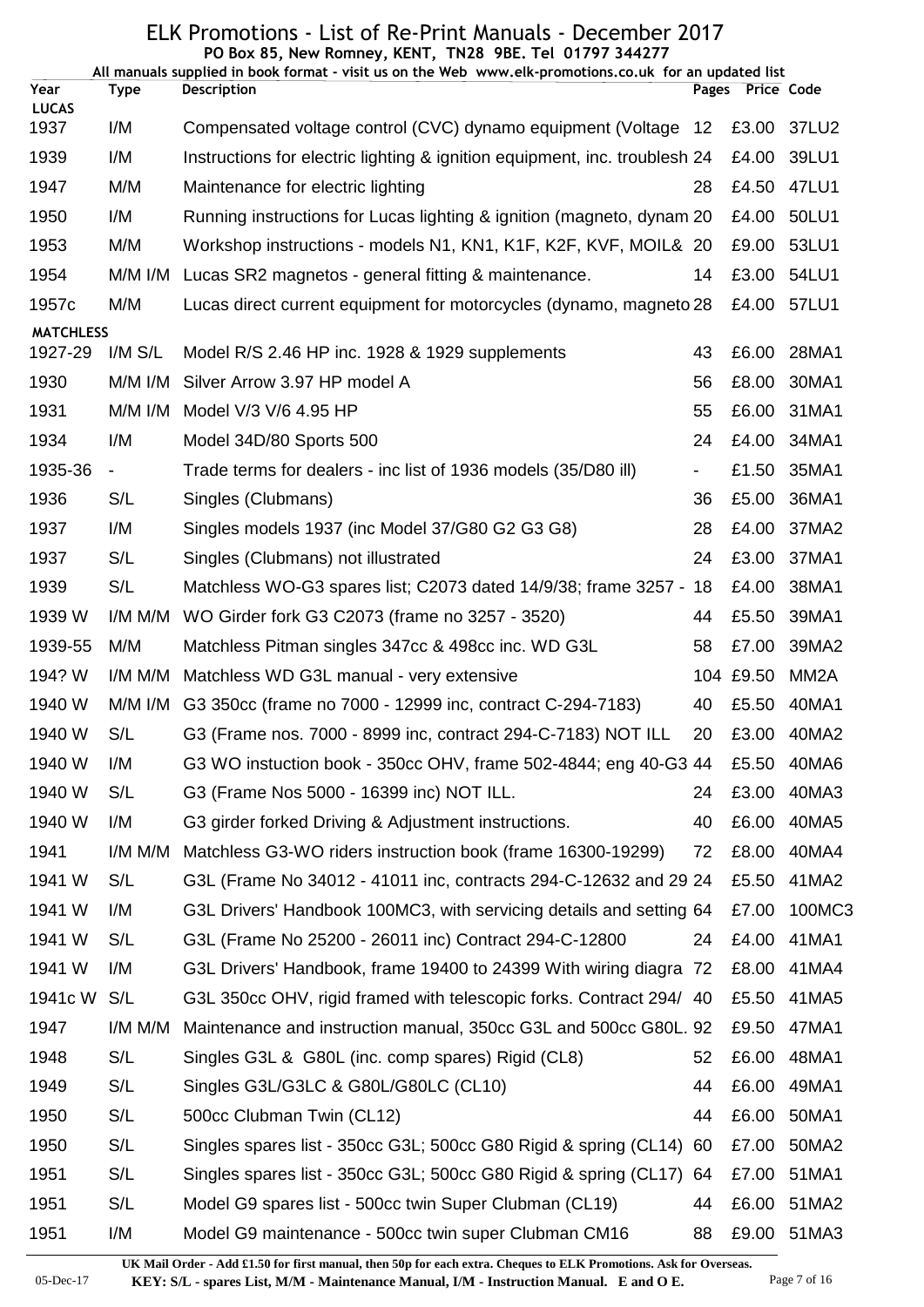|                                |             | PO Box 85, New Romney, KENT, TN28 9BE. Tel 01797 344277<br>All manuals supplied in book format - visit us on the Web www.elk-promotions.co.uk for an updated list |                 |                  |                   |
|--------------------------------|-------------|-------------------------------------------------------------------------------------------------------------------------------------------------------------------|-----------------|------------------|-------------------|
| Year                           | Type        | <b>Description</b>                                                                                                                                                |                 | Pages Price Code |                   |
| <b>MATCHLESS</b><br>1952       | I/M         | Rigid and sprung singles: 350 G3L, LS, LC, LCS and 500cc G80, 92                                                                                                  |                 | £9.50            | 52MA2             |
| 1952                           | S/L         | Twin spares list - 500cc Super Clubman (CL23)                                                                                                                     | 44              | £6.00            | 52MA3             |
| 1952                           | S/L         | Singles spares list - 350cc G3L; 500cc G80 Rigid & spring (CL21) 64                                                                                               |                 | £7.00            | 52MA1             |
| 1953                           | S/L         | 500cc Twin (CL27)                                                                                                                                                 | 44              | £6.00            | 53MA1             |
| 1954                           | S/L         | Twin spares - 500cc Super Clubman (CL31)                                                                                                                          | 44              | £6.00            | 54MA1             |
| 1955                           | S/L         | 350/500 cc Singles all models for year                                                                                                                            | 64              | £7.00            | 55MA1             |
| 1955                           | S/L         | <b>Twin Spares</b>                                                                                                                                                | 44              | £6.00            | 55MA2             |
| 1955                           | I/M         | 350/500 cc Singles - models G3L, G3LS, G3LC, G3LCS, G80, G8 92                                                                                                    |                 | £9.00            | 55MA3             |
| 1956                           | S/L         | 500/600 cc Twin                                                                                                                                                   | 44              | £6.00            | 56MA1             |
| 1956                           | I/M         | 350/500 cc Singles                                                                                                                                                | 90              | £9.50            | 56MA3             |
| 1956                           | S/L         | Single spares - 350cc & 500cc                                                                                                                                     | 56              | £6.00            | 56MA2             |
| 1957                           | S/L         | 500/600 cc Twin                                                                                                                                                   | 44              | £6.00            | 57MA1             |
| 1957-62                        | I/M M/M     | All models single and twin workshop instruction manual                                                                                                            |                 | 100 £9.50        | 57AJ1             |
| 1958                           | I/M M/M     | Lightweight manual                                                                                                                                                | 48              | £6.00            | 58MA1             |
| 1958                           | S/L         | 350/500 G3LS, CT, CS; G80S, CS singles; G9 and G11 500/650 t 60                                                                                                   |                 | £7.00            | 58MA2             |
| 1958                           | I/M         | Single & twin: 350/500 G3LS, CT, CS; G80S, CS singles; G9 and 100 £9.50                                                                                           |                 |                  | 58MA3             |
| 1959                           | S/L         | Model G2 lightweight spares                                                                                                                                       | 24              | £4.00            | 59MA2             |
| 1959                           | S/L         | Single & Twin spares 350cc - 650cc (CL47)                                                                                                                         | 76              | £8.50            | 59MA1             |
| 1960-61                        | S/L         | Models G2; G2CS G5 lightweight spares (CL49) with 1961 supp.                                                                                                      | 36              | £5.50            | 60MA1             |
| 1960-62                        | S/L         | 350/500/650 cc all models with 1961 & 62 supps (CL51)                                                                                                             | 86              | £9.00            | 60MA2             |
| 1963-64                        | S/L         | AJS & Matchless 350cc - 500cc - 650cc singles & twin, with insert 64                                                                                              |                 | £7.00            | 63MA1             |
| 1965                           |             | I/M M/M 250/350 Singles all models for year                                                                                                                       |                 |                  | 55 £6.00 60MA3    |
| 1965                           | S/L         | Single & Twin spares supplement (CL53) - not ill                                                                                                                  | 4               |                  | £1.50 65MA1       |
| <b>MILLER</b><br>1930          | I/M         | 74E Headlamp and DM3 dynamo instructions                                                                                                                          | A <sub>3</sub>  | £2.00 30MI1      |                   |
| 1936                           | M/M         | Maintenance lighting and coil ignition (16th edition)                                                                                                             | 26              | £6.00            | 36MI1             |
| 1937                           | M/M         | Maintenance lighting and coil ignition (18th edition)                                                                                                             | 26              | £6.00            | 37MI1             |
| 1939                           | M/M         | Maintenance lighting and coil ignition (21st edition)                                                                                                             | 26              | £6.00 39MI1      |                   |
| <b>MISCELLANEOUS</b><br>1912   | <b>Book</b> | Secrets of Tune - over 25 Pioneer makes from Alcyon to Zenith                                                                                                     | 88              | £9.50            | MISC1             |
| <b>WD</b>                      | Book (A     | Practical Hints on Servicing of WD Motorcycles: most makes                                                                                                        | 60              | 14.00            | MISC <sub>2</sub> |
| <b>NEW IMPERIAL</b><br>1926-28 | S/L         | New Imperial - spares list - all models                                                                                                                           | 32              | £5.00            | 26NI1             |
| 1930-31                        | S/L         | S/V models 2, 2DL, and 7; OHV models Blue Prince 350 and 500, 32                                                                                                  |                 | £5.00            | 30N11             |
| 1932-33                        | S/L         | New Imperial 250cc Unit Super Model 30. Not ill.                                                                                                                  | 12 <sub>2</sub> | £2.00            | 32N11             |
| 1935c                          | I/M M/M     | All models comprehensive handbook: 23,30,40 (unit)16,16a,17,17 104 10.50                                                                                          |                 |                  | 35N11             |
| <b>NORMAN</b>                  |             |                                                                                                                                                                   |                 |                  |                   |
|                                | S/L         | Norman Lido spares, not including engine                                                                                                                          | 24              | £6.00            | 75NR2             |
| 1948                           | I/M M/M     | Model C 98cc series 2F autocycle, with some spares.                                                                                                               | 16              | £3.00            | 48NR1             |
| 1951                           | S/L I/M     | Model C auto-cycle 98cc unit 2.F. operating instuctions and spare 40                                                                                              |                 |                  | £6.00 51NR1       |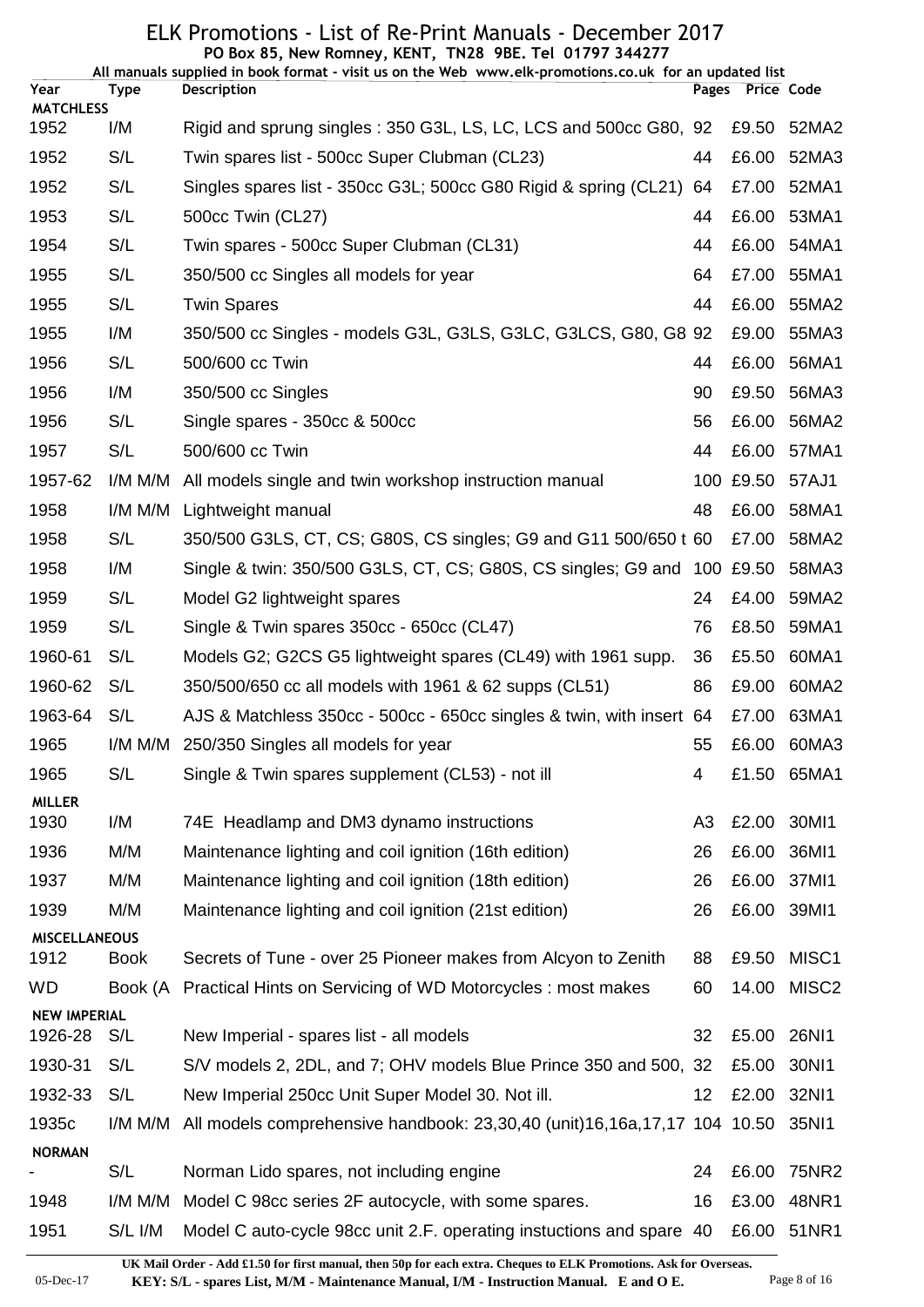|                       |           | PO Box 85, New Romney, KENT, TN28 9BE. Tel 01797 344277<br>All manuals supplied in book format - visit us on the Web www.elk-promotions.co.uk for an updated list |       |                   |                   |
|-----------------------|-----------|-------------------------------------------------------------------------------------------------------------------------------------------------------------------|-------|-------------------|-------------------|
| Year<br><b>NORMAN</b> | Type      | <b>Description</b>                                                                                                                                                | Pages | <b>Price Code</b> |                   |
| 1957c                 | S/L       | Model B3 spare parts list.                                                                                                                                        | 24    | £4.00             | 57NR1             |
| 1958                  | I/M       | Models B1S 150cc, B2S 197cc, B3T 250cc and B3S 250cc Operat 24                                                                                                    |       | £4.00             | 59NR2             |
| 1959 <sub>c</sub>     | S/L       | Model B4 sports and roadster general spares list                                                                                                                  | 24    | £4.00             | 59NR1             |
| 1975                  | M/M       | Norman Nippy MK V (model NM1) Moped Workshop Manual                                                                                                               | 52    | £6.00             | 75NR1             |
| <b>NORTON</b>         |           |                                                                                                                                                                   |       |                   |                   |
|                       |           | S/L M/M Four Speed Gearbox - pre WWII                                                                                                                             | 16    | £3.00             | 29NO2             |
| 1924-30               | I/M M/M   | Instruction manual S/V OHV; timing details etc. 1924 - 1930                                                                                                       | 56    | £6.50             | 30NO1             |
| 1926                  | M/M       | All Models for year (eg 16H model1 ('Big 4'), OHV)                                                                                                                | 32    | £4.50             | 26NO1             |
| 1927                  | S/L       | Sturmey Archer gearbox spares list - LS type (LW and HW)                                                                                                          | 17    | £3.00             | 27SA1(S           |
| 1928                  | S/L       | Models 1 'Big 4', 2, 14, 16H, 18, 19, 21, and 24 S/V and OHV, incl 24                                                                                             |       | £4.50             | 28NO1             |
| 1929                  | M/M       | S/V, OHV and OHC singles (16H, Big 4, ES2 and CS1 models) ex 40                                                                                                   |       | £6.50             | 29NO1             |
| 1930-31               | S/L       | Spares List CS1; ES2 & model 22                                                                                                                                   | 18    | £4.00             | 30NO <sub>2</sub> |
| 1931                  | S/L       | Models 1 ('Big 4'); 16H; 18; 19 & 20                                                                                                                              | 23    | £4.00             | 31NO1             |
| 1931c                 | I/M M/M   | Maintenance Instructions - Model 1 ('Big 4'), 16H, 18, 19, 20, ES2, 47                                                                                            |       | £6.50             | 31NO <sub>2</sub> |
| 1932-47               | I/M M/M   | Pearson's Norton - all models, 150 pages in double page format.                                                                                                   | 76    | £8.50             | 32NO <sub>2</sub> |
| 1933-34               | S/L       | Models 1 ('Big 4'); 16H; 18; 19; 20; ES2; 50 & 55; CS1; 30 & 40                                                                                                   | 26    | £4.00             | 33NO1             |
| 1936                  | S/L       | Models 1 ('Big 4'); 16H; 18; 19; 20; ES2; 50 & 55; CS1; 30 & 40 & 26                                                                                              |       | £4.00             | 36NO1             |
| 1938                  | I/M       | OHC: CS1, CJ,30 & 40; OHV: Models 19, 20 & ES2; S/V 16H, Big 52                                                                                                   |       | £6.50             | 38NO <sub>2</sub> |
| 1939                  | I/M       | All models S/V, OHV & OHC (inc model 1, 16H, big4, 18, 19, 20, E 55                                                                                               |       | £6.00             | 39NO1             |
| 194? W                | S/L       | Model 1 ('Big 4') 633cc (inc sidecar) C11297 not ill                                                                                                              | 18    | £3.00             | 41NO1             |
| 194? W                | M/M       | Big Four maintenance manual 101NC2 (inc. sidecar drive)                                                                                                           | 62    | £7.00             | 101NC2            |
| 194? W                | I/M       | Model 1 ('Big Four') Riders' instruction book 100NC2 Riders' man. 36                                                                                              |       | £4.00             | 100NC2            |
| 194? W                | M/M       | 101NC3 16H maintainance manual 101NC3                                                                                                                             | 68    | £8.00             | 101NC3            |
| 194? W                | I/M M/M   | 16H (Eng.&Frame W60001 to 70000).NC101 Riders' manual                                                                                                             | 42    | £5.50             | 100NC3            |
| 1940 W                | S/L       | Contract No 294/C/6653/25/1 (Frame: 18001-22000) Includes prop 46                                                                                                 |       | £5.00             | 40NO3             |
| 1940 W                | S/L       | 16H S/V C5612 (Eng. & Frame Nos W7000 to 10999)                                                                                                                   | 20    | £4.00             | 40NO1             |
| 1941 W                | S/L       | 16H spares list C7353 Eng/Frame W26001 - 43000 inc supp                                                                                                           | 22    | £4.00             | 41NO <sub>2</sub> |
| 1942 W                | S/L       | 16H spares list C11082 E/F W60001-W70000 not ill                                                                                                                  | 15    | £2.00             | 42NO <sub>2</sub> |
| 1942 W                | S/L       | 16H spares (contract 294/C/9062), engine/frame W43001-44893                                                                                                       | 20    | £4.00             | 42NO1             |
| 1943 W                | S/L       | 16H spares, contract 294/C/14498, Eng / frame W78001 - 83000. 15                                                                                                  |       | £2.00             | 43NO <sub>2</sub> |
| 1946                  | S/L       | 16H & model 18 spares list not illustrated                                                                                                                        | 20    | £3.00             | 46NO1             |
| 1946-49               | S/L       | ES2; 18; 16H: SV & OHV spares list                                                                                                                                | 76    | £8.50             | 48NO1             |
| 1947                  | S/L       | ES2; model 18 & 16H spares list not illustrated                                                                                                                   | 20    | £3.00             | 47NO1             |
| 1949                  | $M/M$ I/M | International 30 & 40; Manx 30 & 40                                                                                                                               | 44    | £5.50             | 48NO <sub>2</sub> |
| 1949-50               | S/L       | Model 7 spares list - Dominator twin                                                                                                                              | 28    | £4.00             | 49NO1             |
| 1950-53               | S/L       | Singles models 1 ('Big 4'), 16H, 18, ES2, 30, 40, 30M, 40M inc. 19 78                                                                                             |       | £9.50             | 50NO1             |
| 1950c                 | I/M       | Model 7 manual - Dominator twin: swing-arm frame, with mag-dyn 38                                                                                                 |       | £6.00             | 50NO <sub>2</sub> |
| 1950 <sub>c</sub>     | I/M       | Singles manual 16H; model 1 ('Big 4'); model 18 & ES2                                                                                                             | 44    | £5.50             | 51NO1             |
| 1955                  | S/L       | ES2 model 19 Rigid & Sprung singles                                                                                                                               | 32    | £5.00             | 55NO2             |
|                       |           |                                                                                                                                                                   |       |                   |                   |

05-Dec-17 **KEY: S/L - spares List, M/M - Maintenance Manual, I/M - Instruction Manual. E and O E.** Page 9 of 16 **UK Mail Order - Add £1.50 for first manual, then 50p for each extra. Cheques to ELK Promotions. Ask for Overseas.**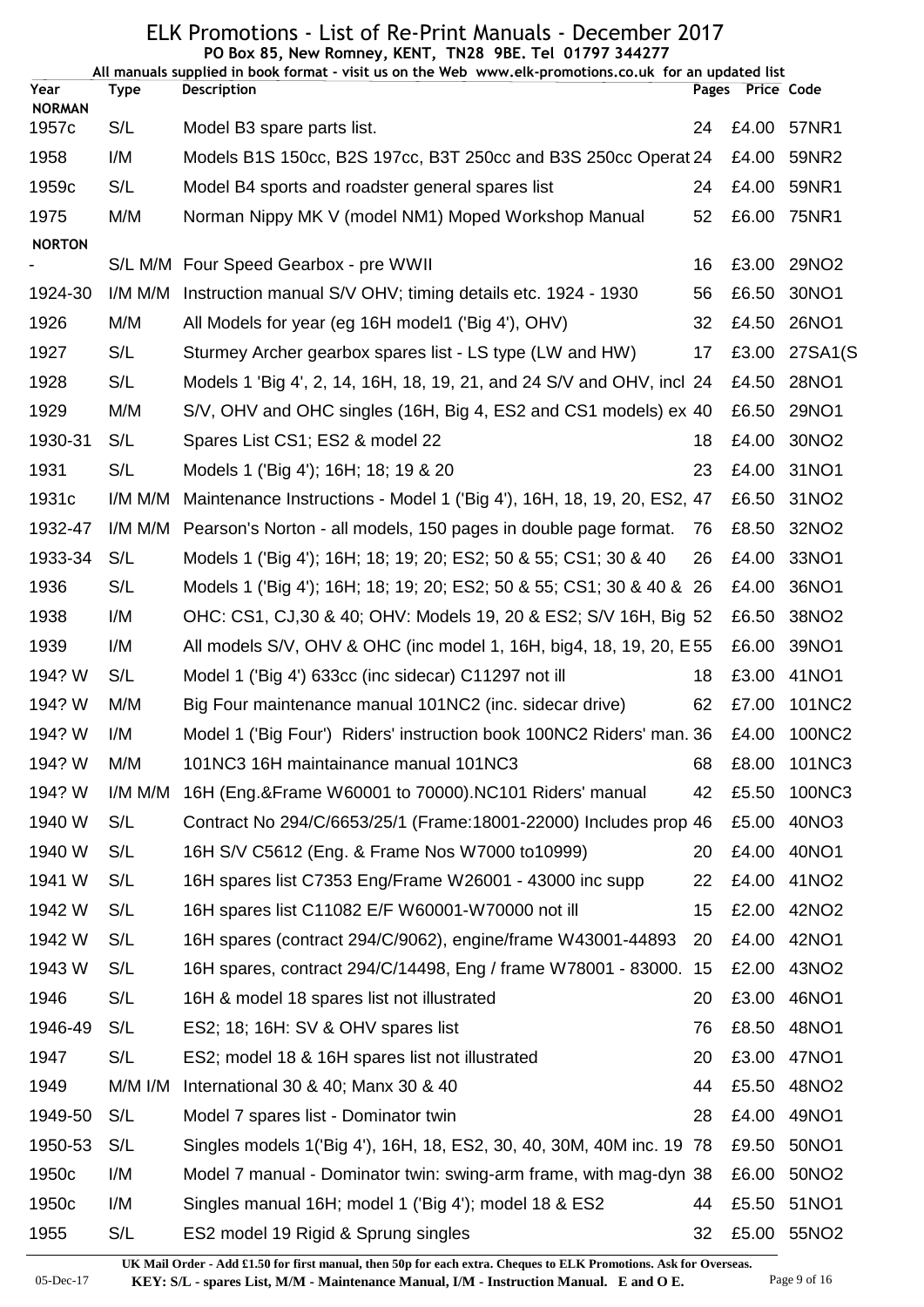#### ELK Promotions - List of Re-Print Manuals - December 2017 **PO Box 85, New Romney, KENT, TN28 9BE. Tel 01797 344277**

| All manuals supplied in book format - visit us on the Web www.elk-promotions.co.uk for an updated list |             |                                                                      |                |       |                   |  |  |
|--------------------------------------------------------------------------------------------------------|-------------|----------------------------------------------------------------------|----------------|-------|-------------------|--|--|
| Year<br><b>NORTON</b>                                                                                  | <b>Type</b> | Description                                                          | Pages          |       | Price Code        |  |  |
| 1955                                                                                                   | S/L         | Models 7 & 88 twins                                                  | 31             |       | £5.00 55NO1       |  |  |
| 1956                                                                                                   | S/L         | Models 88/99 De Luxe Twins                                           | 28             | £4.00 | 56NO1             |  |  |
| 1957                                                                                                   | M/M         | Maintenance gearbox (AMC) frame no L68760 on                         | $\overline{7}$ | £1.50 | 57NO6             |  |  |
| 1957                                                                                                   | S/L         | Singles spares list - ES2; 19S & 50                                  | 30             | £5.00 | 57NO1             |  |  |
| 1957                                                                                                   | S/L         | Models 77/88/99 De Luxe Twins                                        | 32             | £5.00 | 57NO2             |  |  |
| 1957                                                                                                   | M/M         | Model 77 engine maintenance supplement                               | 11             |       | £2.00 57NO5       |  |  |
| 1957-58                                                                                                | I/M M/M     | Twin - models 88 & 99, wideline frame.                               | 44             | £5.50 | 57NO3             |  |  |
| 1957-58                                                                                                | I/M M/M     | Singles - models 19, ES2 and 50 (P96)                                | 40             | £5.50 | 57NO4             |  |  |
| 1959                                                                                                   | M/M         | Jubilee maintenance manual P105                                      | 40             | £5.50 | 59NO1             |  |  |
| 1959-60                                                                                                | S/L         | H'weight spares PS206 (models 88; 99; ES2 & 50) inc PS208 196 42     |                | £6.50 | 59NO3             |  |  |
| 1959-60                                                                                                | S/L         | Jubilee spares list PS205 inc supplement PS207                       | 28             | £4.00 | 59NO <sub>2</sub> |  |  |
| 1960-61                                                                                                | $I/M$ M/M   | Models 88,99, ES2 and 50, with 1961 650cc supplement                 | 52             | £6.50 | 60NO4             |  |  |
| 1960-67                                                                                                | I/M M/M     | P106 Model 50; ES2; 88; 99 650cc; 750cc Atlas & scrambler            | 86             | £8.50 | 60NO3             |  |  |
| 1961-62                                                                                                | S/L         | Models ES2; 50; 88 & 99; 650 Std & Deluxe. With supp list for 88s 72 |                | £8.00 | 61NO1             |  |  |
| 1964-65                                                                                                | S/L         | Norton 88, 99 Atlas and G15 spares with 65 supplement                | 50             |       | £7.00 64NO1       |  |  |
| <b>PANTHER</b>                                                                                         |             |                                                                      |                |       |                   |  |  |
| 1931                                                                                                   | S/L         | Models 50, 55, 60, 65, 90 and 95                                     | 24             |       | £4.00 31PM1       |  |  |
| 1935-37                                                                                                | S/L         | Models 90 & 100 spares - not illustrated                             | 28             | £3.00 | 35PM1             |  |  |
| 1938                                                                                                   | S/L         | Models 20/30/60/70/85 (reprinted 1947) Not ill.                      | 30             |       | £4.00 47PM1       |  |  |
| 1938                                                                                                   | S/L         | Model 20; 30 & 85 spares - not illustrated                           | 30             | £3.00 | 38PM1             |  |  |
| 1938-46                                                                                                | I/M         | All models - (60, 70, 90, 100) with engine and carb settings         | 16             | £3.00 | 38PM2             |  |  |
| 1949-57                                                                                                | M/M         | Model 100 maintenance manual                                         | 44             |       | £5.50 49PM1       |  |  |
| 1950                                                                                                   | S/L         | Model 65 & 75 spares list                                            | 48             |       | £5.50 50PM1       |  |  |
| 1951c                                                                                                  | S/L         | Model 100 spares list                                                | 52             |       | £6.00 51PM1       |  |  |
| 1953-54                                                                                                | M/M         | Model 65 & 75 maintenance manual                                     | 39             |       | £5.50 53PM1       |  |  |
| 1955c                                                                                                  | S/L         | Model 100 & 120 spares list not illustrated                          | 30             | £4.00 | 55PM1             |  |  |
| 1957-58                                                                                                | M/M         | Model 35 (two-stroke) maintenance manual                             | 35             | £5.00 | 57PM1             |  |  |
| 1960c                                                                                                  | M/M         | Model 10/3 & 10/4 (two-stroke) maintenance manual                    | 32             | £5.00 | 60PM1             |  |  |
| 1962c                                                                                                  | S/L         | Model 10/3; 10/4; 25 & 35 (two-stroke) spares list not illustrated   | 16             |       | £2.50 62PM1       |  |  |
| <b>PHILLIPS</b><br>1964                                                                                | M/M S/L     | Gadabout deLuxe 3 service manual                                     | 20             |       | £4.00 64PH1       |  |  |
| <b>RALEIGH</b><br>1924                                                                                 | S/L         | 7HP v-twin combination provisional spares list - not illustrated     | 28             |       | £4.00 24RA1       |  |  |
| 1931                                                                                                   | S/L I/M     | Raleigh Instructions & spares - very extensive.                      |                |       | 168 18.00 32RA1   |  |  |
| <b>RENOLDS</b><br>1928-33                                                                              | S/L         | Renolds motorcycle chain - all makes with lengths in pitch           | 72             |       | £8.00 28RY1       |  |  |
| 1946-58                                                                                                | S/L         | Renolds motorcycle chain - all makes with lengths in pitch           | 40             |       | £5.50 46RY1       |  |  |
| 1958-70                                                                                                | S/L         | Renolds motorcycle chain - all makes with lengths in pitch           | 22             |       | £4.00 58RY1       |  |  |
| <b>Royal Enfield</b><br>1928                                                                           | S/L         | 4.88HP S/V and OHV spares list. Includes sidecar.                    | 44             |       | £6.00 28RE1       |  |  |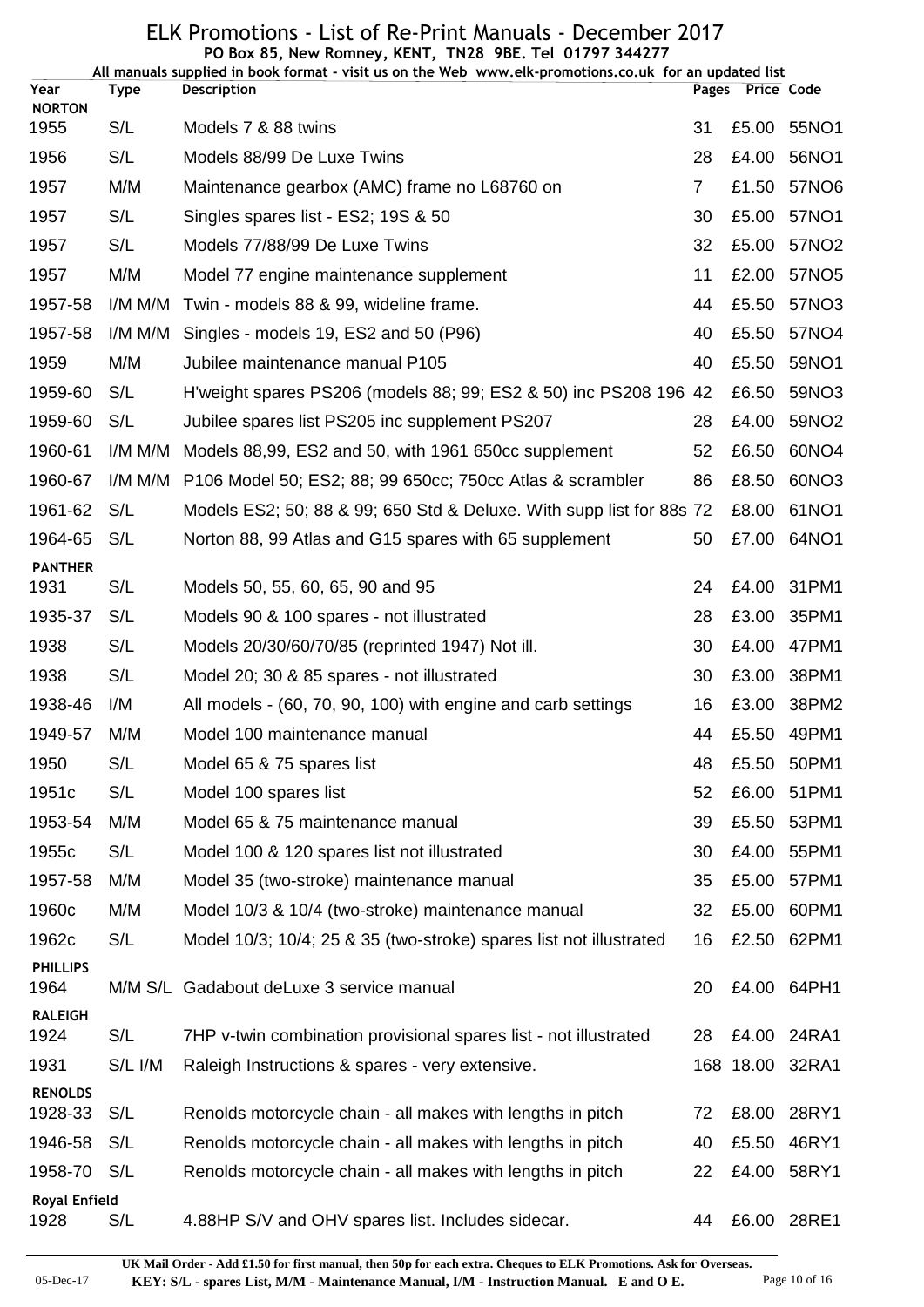|                              |           | PO Box 85, New Romney, KENT, TN28 9BE. Tel 01797 344277<br>All manuals supplied in book format - visit us on the Web www.elk-promotions.co.uk for an updated list |    |                  |        |
|------------------------------|-----------|-------------------------------------------------------------------------------------------------------------------------------------------------------------------|----|------------------|--------|
| Year                         | Type      | <b>Description</b>                                                                                                                                                |    | Pages Price Code |        |
| <b>Royal Enfield</b><br>1928 | S/L       | 2.25 HP four-stroke (S/V) spares list.                                                                                                                            | 28 | £5.00            | 28RE2  |
| 1929                         | S/L       | 3.46 hp twin port OHV spares                                                                                                                                      | 36 | £5.00            | 29RE1  |
| 1929                         | S/L       | Dry sump models spares (lightweight & heavyweight)                                                                                                                | 40 | £5.50            | 29RE2  |
| 1929                         | S/L       | 3.46 HP Model C spares list.                                                                                                                                      | 28 | £5.00            | 29RE3  |
| 1930                         | S/L       | Model K 9.76 HP V-twin spares                                                                                                                                     | 40 | £6.00            | 30RE2  |
| 1930 <sub>c</sub>            | M/M       | Models G, H, J, JF, L (346cc and 499cc) hints and tips                                                                                                            | 32 | £5.00            | 30RE1  |
| 1931                         | S/L       | 3.46 hp C31 & CO31 models (lightweight only)                                                                                                                      | 32 | £5.00            | 31RE1  |
| 1935                         | I/M       | Hints and tips for models B, S and S2 (250 Bullet) 248cc SV and                                                                                                   | 32 | £5.00            | 35RE1  |
| 1938                         | I/M       | Hints and tips for the 148cc Cycar model $Z$ ( $Z_1$ , $Z_2$ and $Z_3$ )                                                                                          | 20 | £4.00            | 38RE2  |
| 1938                         | I/M       | Lightweight D, S and SF (S/V and OHV) with settings etc                                                                                                           | 32 | £5.00            | 38RE1  |
| 1939                         | S/L       | Model A (225cc), Models D, S and SF (248cc). Not ill.                                                                                                             | 20 | £3.00            | 39RE7  |
| 1939 W                       | $M/M$ I/M | RE 125cc two-stroke maintenance manual 101RE4 with spares                                                                                                         | 42 | £5.50            | 39RE4  |
| 1939 W                       | I/M       | 250cc Instruction book (S/V WD model) C4452                                                                                                                       | 28 | £4.00            | 39RE1  |
| 194 WD                       | I/M M/M   | 570cc S/V model WD/L & 350cc OHV model WD/G                                                                                                                       | 28 | £5.00            | 39RE10 |
| 194 WD                       | I/M       | WD/CO (350cc OHV) Riders' handbook 100MC3B                                                                                                                        | 32 | £5.00            | 39RE6  |
| 1940 W                       | S/L       | 250cc Spares List not illustrated s/v WD model - C7945                                                                                                            | 12 | £2.50            | 40RE1  |
| 1941 W                       | S/L       | Royal Enfield 570 WD/L & 350 WD/G spares; C7374/7945 not ill                                                                                                      | 26 | £3.00            | 41RE4  |
| 1941 W                       | I/M       | Model WD/C 350 cc SV. Contract No. 294/C/8732, engine and fra 28                                                                                                  |    | £4.00            | 39RE8  |
| 1941 W                       | S/L       | WD/CO spares list 350cc OHV contracts C11081 & C13869 (pub                                                                                                        | 52 | £6.00            | 41RE3  |
| 1942                         | S/L       | Royal Enfield 350cc WD/CO Contract 294/C/11081                                                                                                                    | 48 | £7.00            | 42RE3  |
| 1942 W                       | M/M I/M   | WD-CO & WD CO-B workshop maintenance (350cc OHV) (pub 1 50                                                                                                        |    | £6.00            | 42RE2  |
| 1943 W                       | I/M       | Driver's Handbook 125cc two-stroke Model WD/RE Flying Flea. (1 36 £5.00 43RE7                                                                                     |    |                  |        |
| 1944 W                       | S/L       | WD/RE Flying Flea spares (frame no. 8171 - 12129)                                                                                                                 | 36 | £5.00            | 39RE3  |
| 1946 W                       | S/L       | RE Flying Flea two-stroke 125cc spares list - girder forked                                                                                                       | 38 | £5.50            | 46RE4  |
| 1946 W                       | I/M       | 125cc RE Flying Flea instruction book - girder forked                                                                                                             | 20 | £4.00            | 46RE5  |
| 1946 W                       | S/L       | Model C spares list 350cc s/v                                                                                                                                     | 50 | £6.00            | 46RE1  |
| 1946 W                       | S/L       | Model CO Spares List (350cc OHV)                                                                                                                                  | 52 | £6.00            | 46RE2  |
| 1946-48                      | S/L       | Royal Enfield Model RE 'Flying Flea' 125cc spares list                                                                                                            | 38 | £5.50            | 46RE6  |
| 1946-49                      | S/L       | Model G 350cc OHV spares                                                                                                                                          | 56 | £6.00            | 46RE3  |
| 1947                         |           | <b>Bicycles</b>                                                                                                                                                   | 24 | £4.00            | 47RE1  |
| 1948                         | I/M       | 125cc RE Flying Flea instruction book - girder forked - IN FRENC                                                                                                  | 20 | £3.00            | 48RE1  |
| 1950                         | S/L       | Model G 350cc OHV spares                                                                                                                                          | 56 | £6.50            | 50RE1  |
| 1950                         | S/L       | RE Flying Flea two-stroke 125cc spares list - tele forked                                                                                                         | 38 | £5.50            | 50RE2  |
| 1951-52                      | S/L       | RE 2 two-stroke 125cc spares list - tele forked                                                                                                                   | 38 | £5.50            | 51RE2  |
| 1951-53                      | S/L       | Model S 250cc OHV spares                                                                                                                                          | 54 | £6.50            | 51RE3  |
| 1953                         | S/L       | 700cc Meteor and Constellation spares list                                                                                                                        | 58 | £7.00            | 53RE1  |
| 1953                         | S/L       | 150cc Ensign spares list                                                                                                                                          | 38 | £5.50            | 53RE3  |
| 1953-54                      | S/L       | 499cc J2 spares list                                                                                                                                              | 56 | £6.00            | 53RE2  |

05-Dec-17 **KEY: S/L - spares List, M/M - Maintenance Manual, I/M - Instruction Manual. E and O E.** Page 11 of 16 **UK Mail Order - Add £1.50 for first manual, then 50p for each extra. Cheques to ELK Promotions. Ask for Overseas.**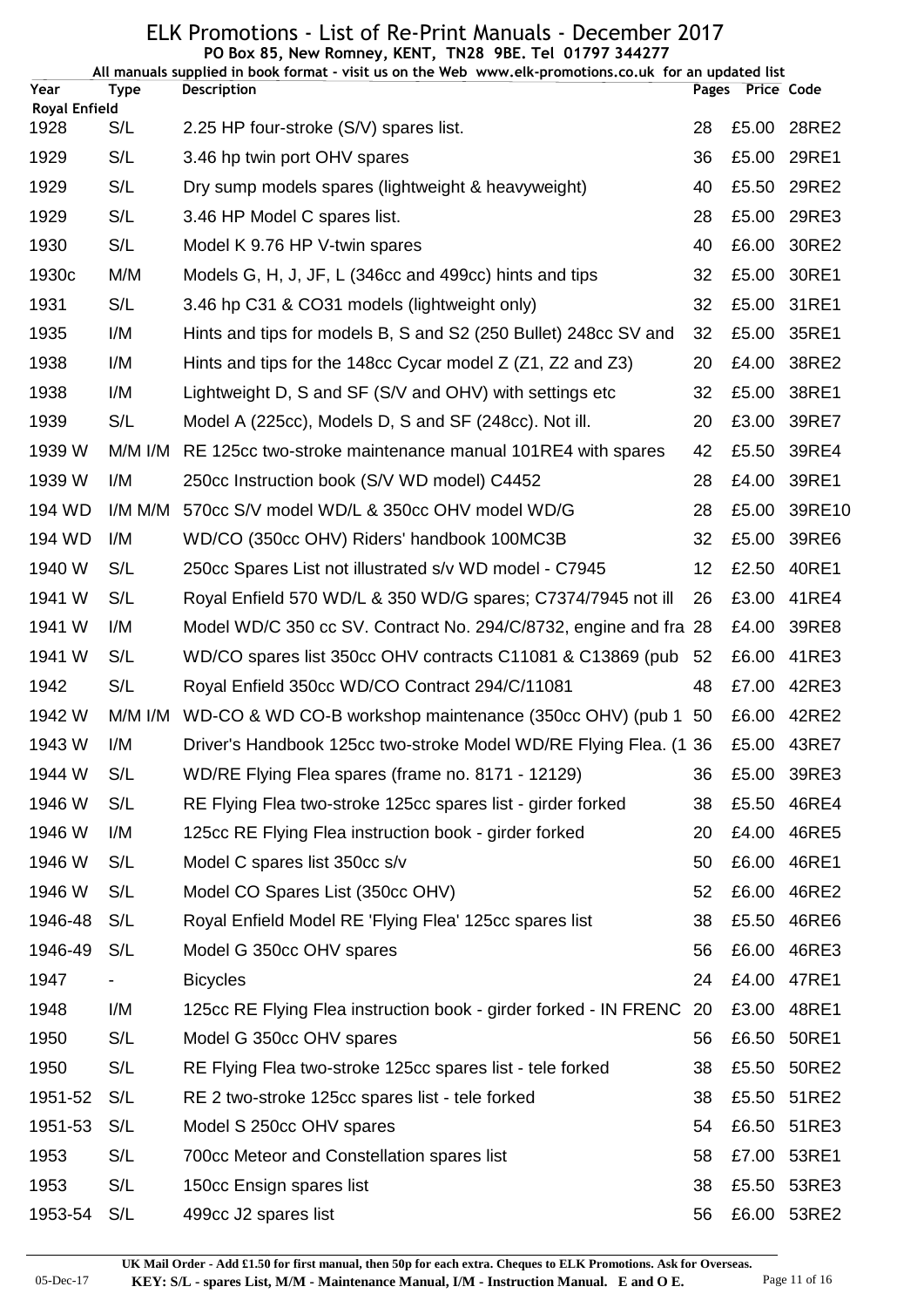#### ELK Promotions - List of Re-Print Manuals - December 2017 **PO Box 85, New Romney, KENT, TN28 9BE. Tel 01797 344277**

| Year                               | <b>Type</b> | All manuals supplied in book format - visit us on the Web www.elk-promotions.co.uk for an updated list<br><b>Description</b> |    | Pages Price Code |             |
|------------------------------------|-------------|------------------------------------------------------------------------------------------------------------------------------|----|------------------|-------------|
| <b>Royal Enfield</b>               |             |                                                                                                                              |    |                  |             |
| 1953-54                            | S/L         | 150cc Ensign spares list                                                                                                     | 38 | £5.50            | 53RE4       |
| 1953-59                            | I/M M/M     | 150cc Ensign I; Ensign II; Ensign III & Prince instruction book. Wit 42                                                      |    | £5.50            | 53RE5       |
| 1954                               | I/M         | 250cc OHV Clipper with lighting supplement                                                                                   | 40 | £5.50            | 54RE1       |
| 1954                               | I/M         | Model S (248cc); G (346cc) and J2 (499cc)                                                                                    | 40 | £5.50            | 54RE3       |
| 1954                               | S/L         | Meteor 700 (with casquette fork head)                                                                                        | 58 | £6.00            | 54RE2       |
| 1955-56                            | S/L         | 500cc twin spares list                                                                                                       | 60 | £7.00            | 55RE2       |
| 1955-56                            | S/L         | 350cc Model G & Clipper spares list                                                                                          | 54 | £6.50            | 55RE1       |
| 1955-56                            | S/L         | 150cc Ensign II (frame RE3/46201 on)                                                                                         | 40 | £5.50            | 55RE3       |
| 1956                               | I/M         | 700cc Super Meteor instruction manual                                                                                        | 44 | £5.50            | 56RE5       |
| 1956                               | S/L         | 700cc Super Meteor spares                                                                                                    | 60 | £7.00            | 56RE3       |
| 1956                               | S/L         | 350cc Bullet OHV spares (pub. March 1956)                                                                                    | 64 | £7.00            | 56RE4       |
| 1956-57                            | S/L         | 150cc Ensign II spares (frame RE3/47201 on)                                                                                  | 40 | £5.50            | 56RE2       |
| 1956-57                            | S/L         | 350cc OHV Bullet spares (pub. March 1957)                                                                                    | 64 | £7.00            | 56RE1       |
| 1956-60                            | I/M         | 350cc and 500cc Bullet, 350cc Clipper and trials works replica                                                               | 50 | £6.00            | 56RE6       |
| 1957                               | S/L         | 500cc twin spares                                                                                                            | 59 | £6.00            | 57RE2       |
| 1957-58                            | S/L         | 150cc Ensign II & Ensign III spares (frame RE3/49751 on)                                                                     | 44 | £5.50            | 57RE1       |
| 1958                               | S/L         | 350cc Clipper OHV spares                                                                                                     | 56 | £6.00            | 58RE1       |
| 1959                               | S/L         | 150cc Prince spares                                                                                                          | 36 | £5.00            | 59RE2       |
| 1960                               | S/L         | 500cc Twin Meteor Minor Deluxe and Sports spares                                                                             | 56 | £6.00            | 60RE1       |
| 1965                               | S/L         | Continental GT 250cc spares list                                                                                             | 50 |                  | £6.50 65RE1 |
| <b>RUDGE</b>                       |             |                                                                                                                              |    |                  |             |
| 1921                               | Catalog     | Bicycle & Motor Bicycle catalogue - all models for year                                                                      | 16 |                  | £3.00 21RU1 |
| 1931                               | S/L         | Spares List 350 & 500cc                                                                                                      | 28 | £4.00            | 31RU1       |
| 1933-34                            | S/L         | Spares List not illustrated. 250/350/500cc, Special, Ulster, TT & S 32                                                       |    | £4.00            | 33RU1       |
| 1934                               | cat         | All models sales catalogue (250cc sports and standard, 500cc Spe 12)                                                         |    | £4.00            | 34RU1       |
| 1934on                             | I/M M/M     | All models 250cc and 500cc from 1934 (published Pearson 1948) 114 £9.50                                                      |    |                  | 53RU1       |
| 1935                               | S/L         | Spares List all models: Special, Ulster, 250cc Sports, 250cc Touris 28                                                       |    | £4.00            | 35RU1       |
| 1936                               | S/L         | Models 500cc Special, 500cc Sports Special, 500cc Ulster & 250c 28                                                           |    | £4.00            | 36RU1       |
| 1937                               | S/L         | Models 500cc Special, 500cc Sports Special, 500cc Ulster & 250c 24                                                           |    | £4.00            | 37RU1       |
| 1937                               | I/M M/M     | How to take care of your Rudge (250cc Rapid, 500cc Special, 500 40                                                           |    | £5.50            | 37RU3       |
| 1937                               | cat         | Catalogue Rapid (250cc), Special, Sports Special and Ulster (500c16                                                          |    | £4.00            | 37RU4       |
| 1937-40                            | S/L         | <b>Spares List</b>                                                                                                           | 24 | £3.50            | 37RU2       |
| <b>SCOTT</b><br>1932               | I/M         | Driving instructions for twin cylinders                                                                                      | 72 | £8.00            | 32SC1       |
| 1948                               | I/M M/M     | The Book of The Scott (pub. Scott) all models, plus some spares, 88                                                          |    | £9.50            | 48SC1       |
| <b>SMITHS Cables</b><br>1937-54    | S/L         | Speedo Cables - all makes with lengths                                                                                       | 32 | £5.00            | 37SM1       |
| 1954-70                            | S/L         | Speedo Cables - all models with lengths                                                                                      | 64 | £7.00            | 54SM1       |
| <b>Streamline Sidecars</b><br>1960 | $I/M$ $S/L$ | Streamline sidecar spares list, including fitting instructions.                                                              | 20 | £4.00            | 60SS1       |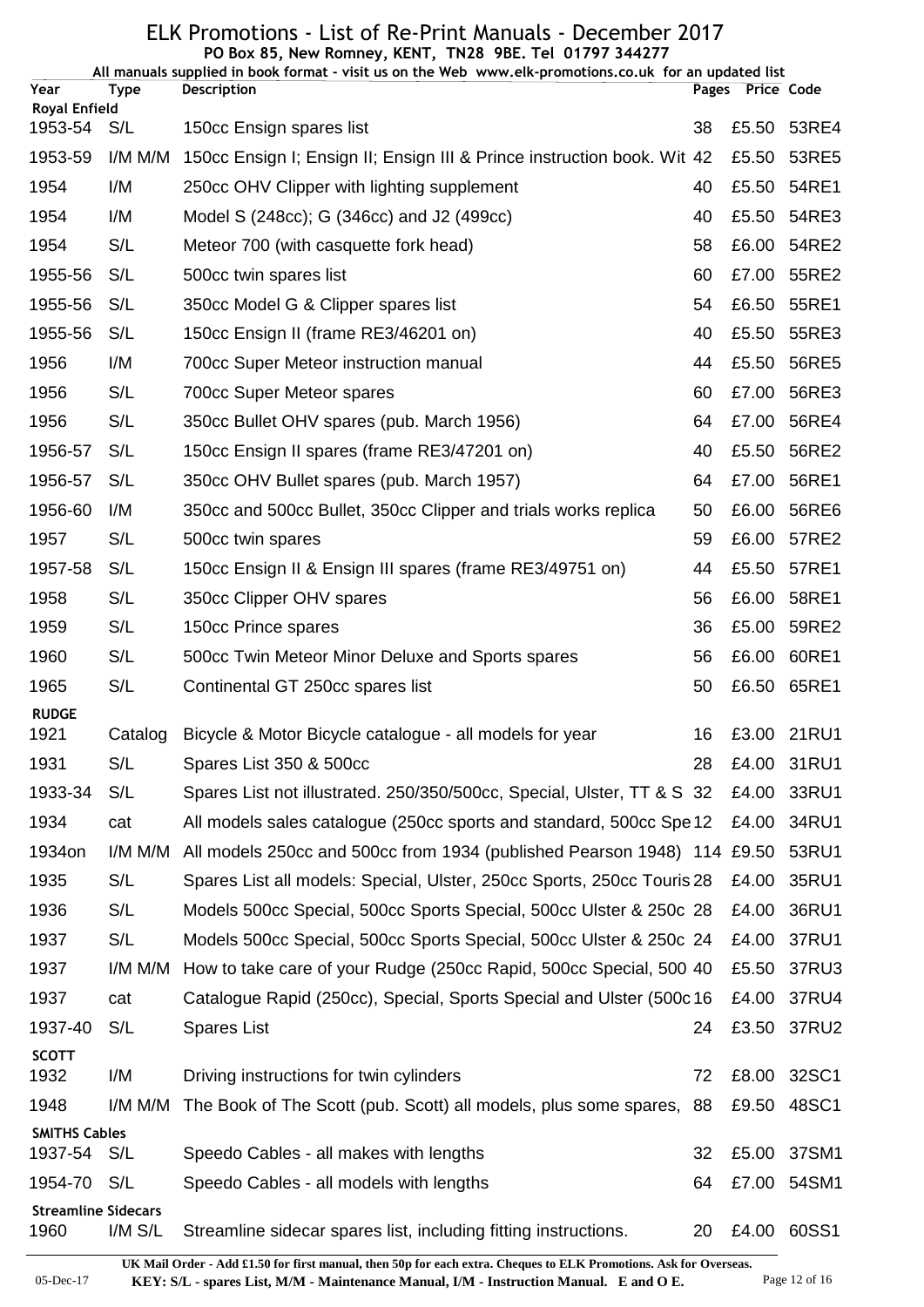|                               |             | PO Box 85, New Romney, KENT, TN28 9BE. Tel 01797 344277<br>All manuals supplied in book format - visit us on the Web www.elk-promotions.co.uk for an updated list |    |                  |                 |
|-------------------------------|-------------|-------------------------------------------------------------------------------------------------------------------------------------------------------------------|----|------------------|-----------------|
| Year                          | <b>Type</b> | <b>Description</b>                                                                                                                                                |    | Pages Price Code |                 |
| <b>Sturmey ARCHER</b><br>1925 |             | S/L M/M CS type three speed gearbox spares list                                                                                                                   | 16 | £4.00            | 25SA1           |
| 1927                          | S/L         | LS Three speed gearbox spares list                                                                                                                                | 17 | £4.00            | 27SA1           |
| 1930                          |             | BS & BW type 3-speed. Sturmey Archer 3 speed gearboxes instru 16                                                                                                  |    | £6.00            | 30SA1           |
| 1931                          | S/L I/M     | Type 3 for motorcycles 350-1000cc 3-speed. V useful, inc. key to 24                                                                                               |    |                  | £5.00 31SA1     |
| <b>SUNBEAM</b><br>1933-45     |             | I/M M/M The Book of the Sunbeam (published by Pitman 1945)                                                                                                        |    | 123 £9.50        | 45SU1           |
| <b>TRIUMPH</b>                |             |                                                                                                                                                                   |    |                  |                 |
|                               | S/L         | All post war models (199cc - 750cc) Service Tools catalogue (pub 12                                                                                               |    | £4.00            | 75TR1           |
| 1921                          | Catalog     | Sales catalogue - all models for year                                                                                                                             | 32 | £5.00            | 21TR1           |
| 1923                          | S/L         | <b>Bicycle spares</b>                                                                                                                                             | 20 | £4.00            | 23TR1           |
| 1923                          | I/M         | Hints & tips for $3\frac{1}{2}$ & $4$ HP (models H, SD & R)                                                                                                       | 36 | £5.00            | 23TR2           |
| 1926                          | I/M M/M     | Triumph 5.5HP & 4.99 HP Operation and Care: Very Comprehens 52                                                                                                    |    | £6.00            | 26TR2           |
| 1926                          | S/L         | 4.94 HP model P                                                                                                                                                   | 32 | £5.00            | 26TR1           |
| 1928-36                       | I/M M/M     | All models 1928 - 1936                                                                                                                                            |    |                  | 104 £9.50 28TR1 |
| 1930                          | I/M         | Triumph Junior model X, 1.74 HP 2-stroke                                                                                                                          | 35 | £5.00            | 30TR1           |
| 1931                          | S/L         | Models WA, WO, WL, NM, ND de luxe and NT                                                                                                                          |    | 138 £9.50        | 31TR1           |
| 1933                          | S/L         | Model XO (Four stroke)                                                                                                                                            | 32 | £5.00            | 33TR1           |
| 1934                          | S/L         | 350/500 cc - models 3/2, 3/5, 5/1, 5/2, 5/3, 5/4 5/5.                                                                                                             | 55 | £9.00            | 34TR1           |
| 1935-19                       | I/M M/M     | Pitman's book of the Triumph - all models single and twin (1935-4 90)                                                                                             |    | £9.00            | 42TR1           |
| 1936                          | cat         | Sales catalogue - all models for year L2/1, 2/1, 3/1, 3/2, 5/1, 5/2, 5 16                                                                                         |    | £4.00            | 36TR1/J         |
| 1937                          | S/L         | 2H; 3S; 3SE; 3H; 5H; 6S; Tiger 70; Tiger 80 and Tiger 90                                                                                                          | 56 | £6.00            | 37TR1           |
| 1937-40                       | I/M         | Operation and care of all models s/v and OHV 1937-1940 (inc 5S 48                                                                                                 |    | £6.00            | 37TR2           |
| 1939                          | S/L         | Tiger 80/90/100, 2H, 2HC, 3S, 3SE, 3SW, 3SC, 3H, 5H, 5S, 5SE, 72                                                                                                  |    | £8.00            | 39TR2           |
| 1939 W                        | S/L         | 3SW spares; Contract C5334 (F 13364-663/14001-17001). Engine 20                                                                                                   |    | £4.00            | 39TR3           |
| 1939 W                        | I/M         | 3SW contracts 294/C/7162 & 8079. Engine Nos 3-SW 35401-445 20                                                                                                     |    | £4.00            | 39TR4           |
| 1940 W                        | S/L         | 3HW Spares list (S2114)                                                                                                                                           | 47 | £6.50            | 40TR1           |
| 1940 W                        | S/L         | 3SW 350cc s/v spares; C6128 (E 40-3SW-34401 to 35400. F TL 1 20                                                                                                   |    | £4.00            | 40TR6           |
| 1940 W                        | $M/M$ I/M   | 3SW / 5SW Maintenance manual (101TC2)                                                                                                                             | 52 | £6.00            | 40TR3           |
| 1940 W                        | S/L         | 5SW spares list with extremely useful List of Proprietary Equipmen 20 / £6.00                                                                                     |    |                  | 40TR8           |
| 1940 W                        | S/L         | 3HW Spares List (Contract 294/C/13948)                                                                                                                            | 22 | £4.00            | 40TR4           |
| 1940 W                        | I/M         | Driver's Handbook for 350cc sv 3SW and 500cc sv 5SW                                                                                                               | 32 | £5.00            | 40TR5           |
| 1940 W                        | I/M         | 3HW Drivers handbook (100TC1B)                                                                                                                                    | 54 | £6.00            | 40TR2           |
| 1942 W                        | M/M         | Triumph 3HW 350cc OHV maintenance manual, very useful, with 56                                                                                                    |    | £7.00            | 40TR7           |
| 1946                          | S/L         | Tiger 85, Tiger 100, 3T Deluxe & speed twin - tele-forked                                                                                                         | 66 | £7.50            | 46TR1           |
| 1947-48                       | I/M         | 3T De-Luxe, 5T Speed Twin and T100 Tiger 100. Small format.                                                                                                       | 94 | £9.00            | 47TR2           |
| 1947-48                       | S/L         | 3T De-Luxe, 5T Speed Twin and T100 Tiger 100                                                                                                                      | 86 | £9.00            | 47TR1           |
| 1949                          | S/L         | 3T De-Luxe, 5T Speed Twin and T100 Tiger 100 spares list                                                                                                          | 84 | £8.50            | 49TR1           |
| 1949                          | I/M         | 3T De-Luxe, 5T Speed Twin and T100 Tiger 100 instruction manu 96                                                                                                  |    | £7.50            | 49TR2           |
| 1950                          | I/M         | 350, 500 and 650 instruction manual - models 3T, 5T, T100, TR5, 108 £9.50                                                                                         |    |                  | 50TR3           |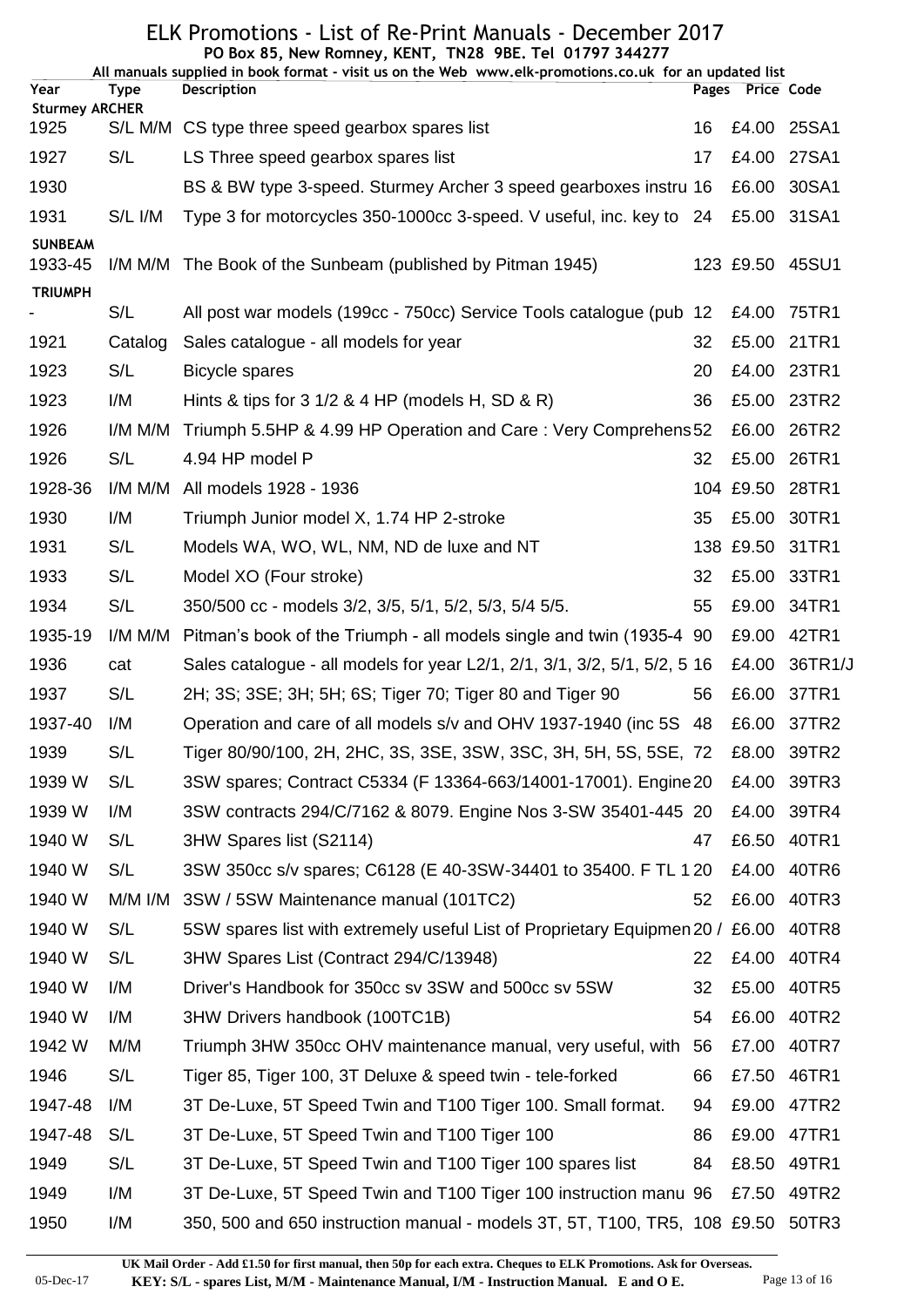|                |             | PO Box 85, New Romney, KENT, TN28 9BE. Tel 01797 344277<br>All manuals supplied in book format - visit us on the Web www.elk-promotions.co.uk for an updated list |    |                  |                |
|----------------|-------------|-------------------------------------------------------------------------------------------------------------------------------------------------------------------|----|------------------|----------------|
| Year           | <b>Type</b> | <b>Description</b>                                                                                                                                                |    | Pages Price Code |                |
| <b>TRIUMPH</b> |             |                                                                                                                                                                   |    |                  |                |
| 1950           | S/L         | 3T De Luxe, 5T Speed Twin, Tiger T100 and 6T Thunderbird spar 100 £9.00                                                                                           |    |                  | 50TR1          |
| 1951           | S/L         | 3T deluxe, 5T Speedtwin, 6T T'bird, TR5 Trophy, Tiger 100                                                                                                         |    | 122 £9.50        | 51TR1          |
| 1951           | I/M         | Instruction manual 1951 models 350cc - 650cc - 3T, 5T, 6T, TR5, 106 £9.50                                                                                         |    |                  | 51TR2          |
| 1951/52        | I/M M/M     | Instruction manual 5T, T100, TR5 and 6T, from engine no. 15809 136 £9.50                                                                                          |    |                  | 54TR2          |
| 1951-52* S/L   |             | 5T Speedtwin, 6T T'bird, TR5 Trophy, Tiger T100 engine 15809N 116 £9.50                                                                                           |    |                  | 52TR1          |
| 1952/53*       | S/L         | 5T Speed Twin, 6T Thunderbird, T100 T100c Tiger 100, TR5 Trop 136 £9.50                                                                                           |    |                  | 53TR1          |
| 1954           | S/L         | 5T Speed Twin, 6T Thunderbird, TR5 Trophy, T100 Tiger 100, T1 132 10.00                                                                                           |    |                  | 54TR1          |
| 1955/56*       | S/L         | 5T Speed Twin, 6T Thunderbird, T100 Tiger 100, T110 Tiger 110, 118 £9.50                                                                                          |    |                  | 56TR2          |
| 1956           | S/L         | Terrier & Tiger Cub up to engine 17388                                                                                                                            | 62 | £7.00            | 56TR1          |
| 1956/57*       | S/L         | 5T Speed Twin, 6T Thunderbird, T100 Tiger 100, T110 Tiger 110, 118 £9.50                                                                                          |    |                  | 57TR2          |
| 1957           | S/L         | Terrier & Tiger Cub engine 17389 on                                                                                                                               | 60 | £7.00            | 57TR1          |
| 1958/59*       | S/L         | 3TA / 5TA no 2; Eng. H5485 onwards                                                                                                                                | 72 |                  | £8.00 59TR1    |
| 1959           | I/M         | Tigress Scooter instruction manual, dealer's copy.                                                                                                                | 40 |                  | £5.50 59TR2    |
| 1959/60*       | S/L         | 3TA / 5TA no 3; Eng. H11512 onwards Tiger 100                                                                                                                     | 64 | £8.00            | 60TR1          |
| 1959c          | S/L         | Tigress Scooter spares list.                                                                                                                                      | 34 | £5.00            | 59TR3          |
| 1960-62        | S/L         | No 16: 650cc pre-unit (alt) T'bird 6T; Tiger T110 TR6; T120                                                                                                       | 96 | £9.50            | 62TR1          |
| 1961/62*       | S/L         | Tiger cub no 8: Eng. 81890 onwards (T20; T20SS; T20SH)                                                                                                            | 82 | £8.50            | 63TR1          |
| 1963           | S/L         | 650cc unit no 1; 6T; TR6; T120; Eng. DU101 onwards - not illustra 40                                                                                              |    | £5.00            | 63TR2          |
| 1963/64*       | S/L         | Tiger cub no 9: Eng. 94600 onwards (T20; T20SS; 20SH)                                                                                                             | 70 | £8.00            | 64TR3          |
| 1964           | S/L         | 650cc unit no 2: 6T; TR6; T120; Eng. DU5825 onwards                                                                                                               | 78 | £8.75            | 64TR1          |
| 1964 W         | $I/M$ M/M   | TRW mark 3 user handbook (published 1964)                                                                                                                         | 60 |                  | £7.00 64TR4    |
| 1964 W         | S/L         | 500cc S/V TRW 2B twin                                                                                                                                             |    |                  | 44 £5.50 64TR5 |
| 1964/65* S/L   |             | 3TA / 5TA no 6; Eng. H35987 onwards Tiger 90 & 100                                                                                                                | 74 |                  | £8.75 64TR2    |
| 1964/65* S/L   |             | 650cc unit no 3: 6T; TR6; T120; Eng. DU13375 onwards                                                                                                              | 78 | £8.50            | 65TR3          |
| 1964/65* S/L   |             | Tiger cub no 10: Eng. 99720 onwards (T20; T20SS; 20SH)                                                                                                            | 70 |                  | £8.00 65TR2    |
| 1965/66* S/L   |             | 650cc unit no 4: 6T; TR6; T120 Bonneville; Eng. DU24875 onward 100 £9.00                                                                                          |    |                  | 66TR1          |
| 1965/66* S/L   |             | 3TA / 5TA no 7; Eng. H40582 onwards Tiger 90 & 100                                                                                                                | 90 | £9.00            | 65TR1          |
| 1965/66* S/L   |             | Tiger cub sports no 1: eng. 101 onwards (T20SM; 20SH)                                                                                                             | 58 | £7.00            | 67TR2          |
| 1966/67* S/L   |             | 650cc unit no 5: TR6 Trophy; T120 Bonnie; Eng. DU44394 on                                                                                                         | 88 | £9.00            | 67TR1          |
| 1966-69 cat    |             | Modification Introduction Engine Numbers 250cc - 750cc, from 19                                                                                                   | 15 |                  | £3.00 80TR2    |
| 1967/68* S/L   |             | 650cc unit no 6: TR6 Trophy; T120 Bonnie; Eng. DU66246 on                                                                                                         | 78 | £8.50            | 68TR2          |
| 1967/68* S/L   |             | 3TA / 5TA no 9; eng. H57083 on. T90; T100; T100S; T100C & T1                                                                                                      | 86 | £8.50            | 67TR3          |
| 1968/69* S/L   |             | 650cc unit no 7; TR6 Trophy; T120 Bonnie; Eng. DU85904 on                                                                                                         | 76 | £8.50            | 69TR1          |
| 1968/69* S/L   |             | 3TA / 5TA no 10; eng. H65573 on. T90; T100C; T100R; T100S &                                                                                                       | 86 | £8.50            | 68TR1          |
| 1969/70* S/L   |             | 3TA / 5TA no 11; T100T Daytona & T100S Tiger 100.                                                                                                                 | 72 | £8.00            | 69TR2          |
| 1971           | S/L         | 650cc Bonnie T120; Tiger TR6R; Trophy TR6C : US spec                                                                                                              | 84 | £8.75            | 71TR1          |
| 1972           | S/L         | Daytona T100R & Trophy T100C; US spec; Eng. 99-0954 on                                                                                                            | 84 |                  | £8.50 72TR1    |
| 1973           | S/L         | Trophy trail TR5T spares list; Eng. 99-0973 on                                                                                                                    | 64 |                  | £7.00 73TR1    |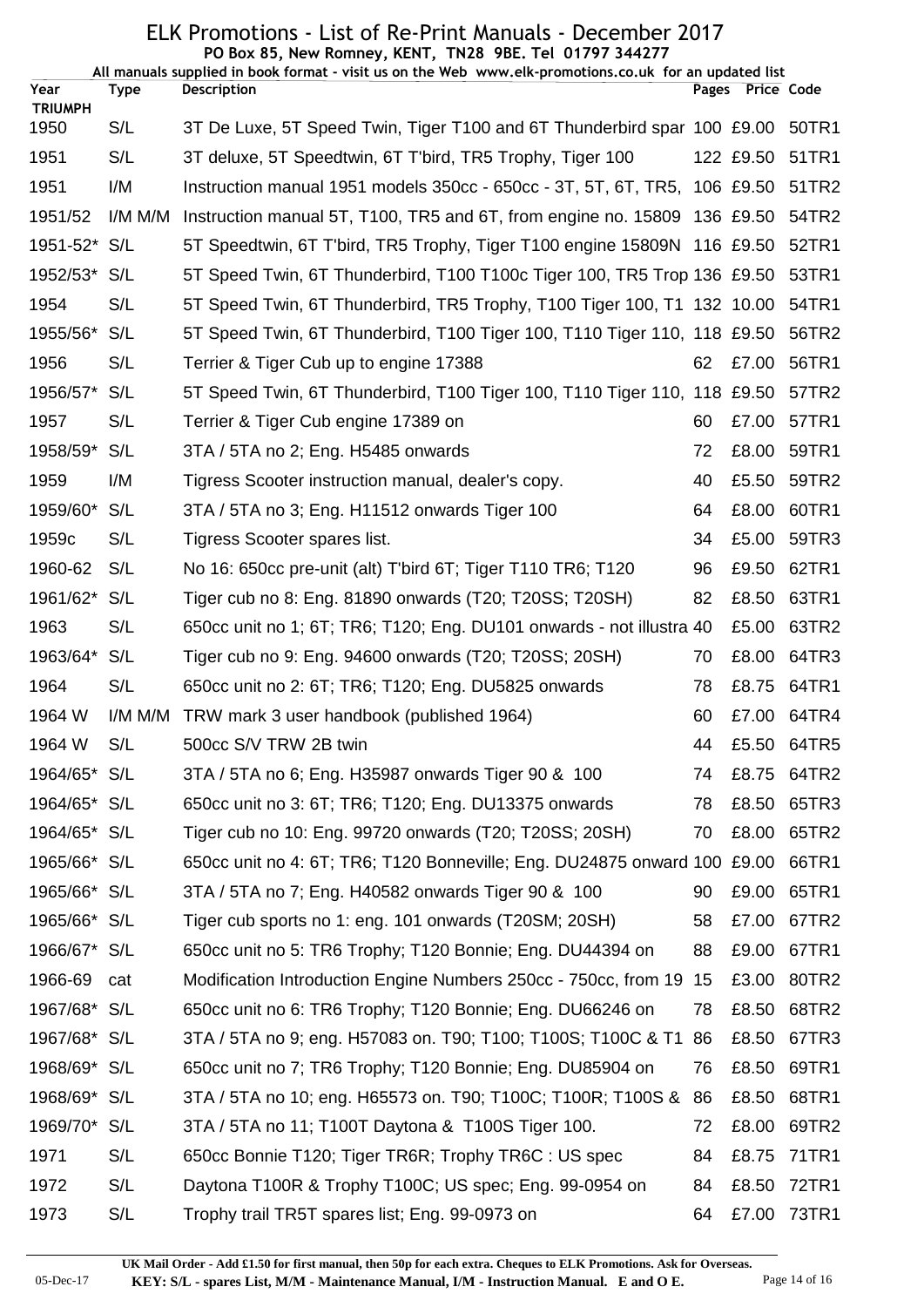| Year<br>Pages Price Code<br><b>Description</b><br>Type<br><b>TRIUMPH</b><br>S/L<br>1974<br>74TR1<br>Trophy trail TR5T spares list; Eng. 99-2253 on<br>66<br>£8.00<br>1976<br>S/L<br>76TR1<br>750cc Tiger and Bonneville from engine 62501<br>£8.50<br>84<br>S/L<br>£9.00 80TR1<br>1980<br>750cc T140D, T140E and TR7<br>88<br><b>VELOCETTE</b><br>1925-31<br>S/L<br>OHC models 348cc F191/2R (published Jan 1935)<br>£8.00<br>25VE1<br>58<br>1925-52<br>M/M<br>Maintenance series singles models K, M and GTP (sports and roa 57<br>£8.00<br>25VE2<br>1930 on<br>S/L<br>Model GTP (two-stroke) spares list F190/1R. (Published June 193 38<br>£5.50<br>29VE1<br>1930 <sub>c</sub><br>I/M<br>OHC models K, KS, KN, KNS, KSS KTT. (F42)<br>£4.00<br>30VE3<br>20<br>S/L<br>OHC models KSS KTS & KTT F127<br>£7.00<br>31VE1<br>1931-32<br>56<br>1931-32<br>OHC models KSS KTS & KTT F127/1R<br>S/L<br>56<br>£7.00<br>31VE2<br>S/L<br>1932<br>32VE3<br>U, USS and 32 models (F134) Not illustrated. Published Decembe 12<br>£2.00<br>39VE3<br>1932-5<br>I/M<br>Overhead Camshaft Models KSS and KTS Mark II from engine nu 40<br>£6.00<br>1932c<br>S/L<br>30VE2<br>OHC models KSS and KTS mark II from engine no KSS 7001 (F2 36<br>£5.50<br>S/L<br>31VE3<br>1932c.<br>OHC models KSS and KTS mark II from engine KSS 7001 (F237/ 40<br>£5.50<br>1932on<br>S/L<br>OHC models KSS KTS & KTT F127/2R, eng. KSS 3800on; KTT 2 60<br>£6.00<br>32VE1<br>S/L<br>1933<br>£3.50<br>33VE1<br>Supp spares list F126<br>10<br>S/L<br>1933c<br>MOV spares, 250cc F132<br>£5.50<br>33VE2<br>40<br>S/L<br>£6.00<br>34VE1<br>1934c<br>MOV and MAC spares, F132/1R<br>41<br>S/L<br>£2.00<br>35VE4<br>1935<br>Four stroke parts list F135/K/1R. Not illustrated.<br>16<br>1935<br>S/L<br>35VE2<br>GTP spares F190/3R (Inc. 35VE3)<br>£6.50<br>40<br>S/L<br>35VE1<br>1935<br>Four stroke parts list F135/K. Not illustrated.<br>£1.50<br>15<br>1936<br>S/L<br>MOV and MAC spares, F132/2R<br>37<br>£5.50<br>36VE1<br>1938<br>S/L<br>33<br>£5.00<br>38VE2<br>MSS spares, 500cc F149<br>S/L<br>1938<br>MSS spares, 500cc F149/1R<br>£5.50<br>39VE1<br>37<br>S/L<br>1938c<br>MOV and MAC spares, published July 1938. F132/4R/G.D.<br>£5.50<br>38VE1<br>44<br>1939<br>I/M<br>39VE2<br>MOV MAC instruction book, with settings, wiring diagrams, clutch 36<br>£5.00<br>194 WD<br>$M/M$ I/M<br>101VC2<br>WD 350cc OHV MAC and MAF maintenance manual and instructi 74<br>£8.50<br>1940 W<br>S/L<br>40VE2<br>MAC WD spares, 350cc F132/6R<br>£5.00<br>32<br>1940 W<br>S/L<br>WD MAF spares list, engine numbers MAF1001 to MAF3000. Con 36<br>£5.00<br>40VE1<br>1946/47<br>S/L<br>£5.50<br>46VE1<br>MSS spares, 500cc F149/2R<br>44<br>S/L<br>1947<br>MOV and MAC spares 250cc and 350cc, girder and tele forked F1 52<br>£6.00<br>47VE2<br>I/M<br>MOV (250cc), MAC (350cc) and MSS (500cc) F50/2R<br>£9.00<br>47VE1<br>1947<br>94<br>S/L<br>1948<br>MSS 500cc spares list (girder & telescopic forks) F149/3/R<br>£6.00<br>49VE1<br>50<br>S/L<br>1948<br>All models price list, not illustrated<br>18<br>£3.00<br>48VE1<br>1950<br>I/M<br>LE models owner's handbook<br>42<br>£5.50<br>50VE3<br>S/L<br>£6.00<br>1950 <sub>c</sub><br>LE spares, 149cc F438<br>51<br>50VE1<br>1952c<br>S/L<br>pre-1953 350cc MAC (rigid frame) girder, dowty and tele-forked, in 68<br>£8.00<br>58VE1<br>M/M<br>1953<br>MAC 350cc spring frame, with wiring diagram.<br>£8.75<br>53VE1<br>84<br>£6.00 57VE1 |      |     | PO Box 85, New Romney, KENT, TN28 9BE. Tel 01797 344277<br>All manuals supplied in book format - visit us on the Web www.elk-promotions.co.uk for an updated list |    |  |
|----------------------------------------------------------------------------------------------------------------------------------------------------------------------------------------------------------------------------------------------------------------------------------------------------------------------------------------------------------------------------------------------------------------------------------------------------------------------------------------------------------------------------------------------------------------------------------------------------------------------------------------------------------------------------------------------------------------------------------------------------------------------------------------------------------------------------------------------------------------------------------------------------------------------------------------------------------------------------------------------------------------------------------------------------------------------------------------------------------------------------------------------------------------------------------------------------------------------------------------------------------------------------------------------------------------------------------------------------------------------------------------------------------------------------------------------------------------------------------------------------------------------------------------------------------------------------------------------------------------------------------------------------------------------------------------------------------------------------------------------------------------------------------------------------------------------------------------------------------------------------------------------------------------------------------------------------------------------------------------------------------------------------------------------------------------------------------------------------------------------------------------------------------------------------------------------------------------------------------------------------------------------------------------------------------------------------------------------------------------------------------------------------------------------------------------------------------------------------------------------------------------------------------------------------------------------------------------------------------------------------------------------------------------------------------------------------------------------------------------------------------------------------------------------------------------------------------------------------------------------------------------------------------------------------------------------------------------------------------------------------------------------------------------------------------------------------------------------------------------------------------------------------------------------------------------------------------------------------------------------------------------------------------------------------------------------------------------------------------------------------------------------------------------------------------------------------------------|------|-----|-------------------------------------------------------------------------------------------------------------------------------------------------------------------|----|--|
|                                                                                                                                                                                                                                                                                                                                                                                                                                                                                                                                                                                                                                                                                                                                                                                                                                                                                                                                                                                                                                                                                                                                                                                                                                                                                                                                                                                                                                                                                                                                                                                                                                                                                                                                                                                                                                                                                                                                                                                                                                                                                                                                                                                                                                                                                                                                                                                                                                                                                                                                                                                                                                                                                                                                                                                                                                                                                                                                                                                                                                                                                                                                                                                                                                                                                                                                                                                                                                                                |      |     |                                                                                                                                                                   |    |  |
|                                                                                                                                                                                                                                                                                                                                                                                                                                                                                                                                                                                                                                                                                                                                                                                                                                                                                                                                                                                                                                                                                                                                                                                                                                                                                                                                                                                                                                                                                                                                                                                                                                                                                                                                                                                                                                                                                                                                                                                                                                                                                                                                                                                                                                                                                                                                                                                                                                                                                                                                                                                                                                                                                                                                                                                                                                                                                                                                                                                                                                                                                                                                                                                                                                                                                                                                                                                                                                                                |      |     |                                                                                                                                                                   |    |  |
|                                                                                                                                                                                                                                                                                                                                                                                                                                                                                                                                                                                                                                                                                                                                                                                                                                                                                                                                                                                                                                                                                                                                                                                                                                                                                                                                                                                                                                                                                                                                                                                                                                                                                                                                                                                                                                                                                                                                                                                                                                                                                                                                                                                                                                                                                                                                                                                                                                                                                                                                                                                                                                                                                                                                                                                                                                                                                                                                                                                                                                                                                                                                                                                                                                                                                                                                                                                                                                                                |      |     |                                                                                                                                                                   |    |  |
|                                                                                                                                                                                                                                                                                                                                                                                                                                                                                                                                                                                                                                                                                                                                                                                                                                                                                                                                                                                                                                                                                                                                                                                                                                                                                                                                                                                                                                                                                                                                                                                                                                                                                                                                                                                                                                                                                                                                                                                                                                                                                                                                                                                                                                                                                                                                                                                                                                                                                                                                                                                                                                                                                                                                                                                                                                                                                                                                                                                                                                                                                                                                                                                                                                                                                                                                                                                                                                                                |      |     |                                                                                                                                                                   |    |  |
|                                                                                                                                                                                                                                                                                                                                                                                                                                                                                                                                                                                                                                                                                                                                                                                                                                                                                                                                                                                                                                                                                                                                                                                                                                                                                                                                                                                                                                                                                                                                                                                                                                                                                                                                                                                                                                                                                                                                                                                                                                                                                                                                                                                                                                                                                                                                                                                                                                                                                                                                                                                                                                                                                                                                                                                                                                                                                                                                                                                                                                                                                                                                                                                                                                                                                                                                                                                                                                                                |      |     |                                                                                                                                                                   |    |  |
|                                                                                                                                                                                                                                                                                                                                                                                                                                                                                                                                                                                                                                                                                                                                                                                                                                                                                                                                                                                                                                                                                                                                                                                                                                                                                                                                                                                                                                                                                                                                                                                                                                                                                                                                                                                                                                                                                                                                                                                                                                                                                                                                                                                                                                                                                                                                                                                                                                                                                                                                                                                                                                                                                                                                                                                                                                                                                                                                                                                                                                                                                                                                                                                                                                                                                                                                                                                                                                                                |      |     |                                                                                                                                                                   |    |  |
|                                                                                                                                                                                                                                                                                                                                                                                                                                                                                                                                                                                                                                                                                                                                                                                                                                                                                                                                                                                                                                                                                                                                                                                                                                                                                                                                                                                                                                                                                                                                                                                                                                                                                                                                                                                                                                                                                                                                                                                                                                                                                                                                                                                                                                                                                                                                                                                                                                                                                                                                                                                                                                                                                                                                                                                                                                                                                                                                                                                                                                                                                                                                                                                                                                                                                                                                                                                                                                                                |      |     |                                                                                                                                                                   |    |  |
|                                                                                                                                                                                                                                                                                                                                                                                                                                                                                                                                                                                                                                                                                                                                                                                                                                                                                                                                                                                                                                                                                                                                                                                                                                                                                                                                                                                                                                                                                                                                                                                                                                                                                                                                                                                                                                                                                                                                                                                                                                                                                                                                                                                                                                                                                                                                                                                                                                                                                                                                                                                                                                                                                                                                                                                                                                                                                                                                                                                                                                                                                                                                                                                                                                                                                                                                                                                                                                                                |      |     |                                                                                                                                                                   |    |  |
|                                                                                                                                                                                                                                                                                                                                                                                                                                                                                                                                                                                                                                                                                                                                                                                                                                                                                                                                                                                                                                                                                                                                                                                                                                                                                                                                                                                                                                                                                                                                                                                                                                                                                                                                                                                                                                                                                                                                                                                                                                                                                                                                                                                                                                                                                                                                                                                                                                                                                                                                                                                                                                                                                                                                                                                                                                                                                                                                                                                                                                                                                                                                                                                                                                                                                                                                                                                                                                                                |      |     |                                                                                                                                                                   |    |  |
|                                                                                                                                                                                                                                                                                                                                                                                                                                                                                                                                                                                                                                                                                                                                                                                                                                                                                                                                                                                                                                                                                                                                                                                                                                                                                                                                                                                                                                                                                                                                                                                                                                                                                                                                                                                                                                                                                                                                                                                                                                                                                                                                                                                                                                                                                                                                                                                                                                                                                                                                                                                                                                                                                                                                                                                                                                                                                                                                                                                                                                                                                                                                                                                                                                                                                                                                                                                                                                                                |      |     |                                                                                                                                                                   |    |  |
|                                                                                                                                                                                                                                                                                                                                                                                                                                                                                                                                                                                                                                                                                                                                                                                                                                                                                                                                                                                                                                                                                                                                                                                                                                                                                                                                                                                                                                                                                                                                                                                                                                                                                                                                                                                                                                                                                                                                                                                                                                                                                                                                                                                                                                                                                                                                                                                                                                                                                                                                                                                                                                                                                                                                                                                                                                                                                                                                                                                                                                                                                                                                                                                                                                                                                                                                                                                                                                                                |      |     |                                                                                                                                                                   |    |  |
|                                                                                                                                                                                                                                                                                                                                                                                                                                                                                                                                                                                                                                                                                                                                                                                                                                                                                                                                                                                                                                                                                                                                                                                                                                                                                                                                                                                                                                                                                                                                                                                                                                                                                                                                                                                                                                                                                                                                                                                                                                                                                                                                                                                                                                                                                                                                                                                                                                                                                                                                                                                                                                                                                                                                                                                                                                                                                                                                                                                                                                                                                                                                                                                                                                                                                                                                                                                                                                                                |      |     |                                                                                                                                                                   |    |  |
|                                                                                                                                                                                                                                                                                                                                                                                                                                                                                                                                                                                                                                                                                                                                                                                                                                                                                                                                                                                                                                                                                                                                                                                                                                                                                                                                                                                                                                                                                                                                                                                                                                                                                                                                                                                                                                                                                                                                                                                                                                                                                                                                                                                                                                                                                                                                                                                                                                                                                                                                                                                                                                                                                                                                                                                                                                                                                                                                                                                                                                                                                                                                                                                                                                                                                                                                                                                                                                                                |      |     |                                                                                                                                                                   |    |  |
|                                                                                                                                                                                                                                                                                                                                                                                                                                                                                                                                                                                                                                                                                                                                                                                                                                                                                                                                                                                                                                                                                                                                                                                                                                                                                                                                                                                                                                                                                                                                                                                                                                                                                                                                                                                                                                                                                                                                                                                                                                                                                                                                                                                                                                                                                                                                                                                                                                                                                                                                                                                                                                                                                                                                                                                                                                                                                                                                                                                                                                                                                                                                                                                                                                                                                                                                                                                                                                                                |      |     |                                                                                                                                                                   |    |  |
|                                                                                                                                                                                                                                                                                                                                                                                                                                                                                                                                                                                                                                                                                                                                                                                                                                                                                                                                                                                                                                                                                                                                                                                                                                                                                                                                                                                                                                                                                                                                                                                                                                                                                                                                                                                                                                                                                                                                                                                                                                                                                                                                                                                                                                                                                                                                                                                                                                                                                                                                                                                                                                                                                                                                                                                                                                                                                                                                                                                                                                                                                                                                                                                                                                                                                                                                                                                                                                                                |      |     |                                                                                                                                                                   |    |  |
|                                                                                                                                                                                                                                                                                                                                                                                                                                                                                                                                                                                                                                                                                                                                                                                                                                                                                                                                                                                                                                                                                                                                                                                                                                                                                                                                                                                                                                                                                                                                                                                                                                                                                                                                                                                                                                                                                                                                                                                                                                                                                                                                                                                                                                                                                                                                                                                                                                                                                                                                                                                                                                                                                                                                                                                                                                                                                                                                                                                                                                                                                                                                                                                                                                                                                                                                                                                                                                                                |      |     |                                                                                                                                                                   |    |  |
|                                                                                                                                                                                                                                                                                                                                                                                                                                                                                                                                                                                                                                                                                                                                                                                                                                                                                                                                                                                                                                                                                                                                                                                                                                                                                                                                                                                                                                                                                                                                                                                                                                                                                                                                                                                                                                                                                                                                                                                                                                                                                                                                                                                                                                                                                                                                                                                                                                                                                                                                                                                                                                                                                                                                                                                                                                                                                                                                                                                                                                                                                                                                                                                                                                                                                                                                                                                                                                                                |      |     |                                                                                                                                                                   |    |  |
|                                                                                                                                                                                                                                                                                                                                                                                                                                                                                                                                                                                                                                                                                                                                                                                                                                                                                                                                                                                                                                                                                                                                                                                                                                                                                                                                                                                                                                                                                                                                                                                                                                                                                                                                                                                                                                                                                                                                                                                                                                                                                                                                                                                                                                                                                                                                                                                                                                                                                                                                                                                                                                                                                                                                                                                                                                                                                                                                                                                                                                                                                                                                                                                                                                                                                                                                                                                                                                                                |      |     |                                                                                                                                                                   |    |  |
|                                                                                                                                                                                                                                                                                                                                                                                                                                                                                                                                                                                                                                                                                                                                                                                                                                                                                                                                                                                                                                                                                                                                                                                                                                                                                                                                                                                                                                                                                                                                                                                                                                                                                                                                                                                                                                                                                                                                                                                                                                                                                                                                                                                                                                                                                                                                                                                                                                                                                                                                                                                                                                                                                                                                                                                                                                                                                                                                                                                                                                                                                                                                                                                                                                                                                                                                                                                                                                                                |      |     |                                                                                                                                                                   |    |  |
|                                                                                                                                                                                                                                                                                                                                                                                                                                                                                                                                                                                                                                                                                                                                                                                                                                                                                                                                                                                                                                                                                                                                                                                                                                                                                                                                                                                                                                                                                                                                                                                                                                                                                                                                                                                                                                                                                                                                                                                                                                                                                                                                                                                                                                                                                                                                                                                                                                                                                                                                                                                                                                                                                                                                                                                                                                                                                                                                                                                                                                                                                                                                                                                                                                                                                                                                                                                                                                                                |      |     |                                                                                                                                                                   |    |  |
|                                                                                                                                                                                                                                                                                                                                                                                                                                                                                                                                                                                                                                                                                                                                                                                                                                                                                                                                                                                                                                                                                                                                                                                                                                                                                                                                                                                                                                                                                                                                                                                                                                                                                                                                                                                                                                                                                                                                                                                                                                                                                                                                                                                                                                                                                                                                                                                                                                                                                                                                                                                                                                                                                                                                                                                                                                                                                                                                                                                                                                                                                                                                                                                                                                                                                                                                                                                                                                                                |      |     |                                                                                                                                                                   |    |  |
|                                                                                                                                                                                                                                                                                                                                                                                                                                                                                                                                                                                                                                                                                                                                                                                                                                                                                                                                                                                                                                                                                                                                                                                                                                                                                                                                                                                                                                                                                                                                                                                                                                                                                                                                                                                                                                                                                                                                                                                                                                                                                                                                                                                                                                                                                                                                                                                                                                                                                                                                                                                                                                                                                                                                                                                                                                                                                                                                                                                                                                                                                                                                                                                                                                                                                                                                                                                                                                                                |      |     |                                                                                                                                                                   |    |  |
|                                                                                                                                                                                                                                                                                                                                                                                                                                                                                                                                                                                                                                                                                                                                                                                                                                                                                                                                                                                                                                                                                                                                                                                                                                                                                                                                                                                                                                                                                                                                                                                                                                                                                                                                                                                                                                                                                                                                                                                                                                                                                                                                                                                                                                                                                                                                                                                                                                                                                                                                                                                                                                                                                                                                                                                                                                                                                                                                                                                                                                                                                                                                                                                                                                                                                                                                                                                                                                                                |      |     |                                                                                                                                                                   |    |  |
|                                                                                                                                                                                                                                                                                                                                                                                                                                                                                                                                                                                                                                                                                                                                                                                                                                                                                                                                                                                                                                                                                                                                                                                                                                                                                                                                                                                                                                                                                                                                                                                                                                                                                                                                                                                                                                                                                                                                                                                                                                                                                                                                                                                                                                                                                                                                                                                                                                                                                                                                                                                                                                                                                                                                                                                                                                                                                                                                                                                                                                                                                                                                                                                                                                                                                                                                                                                                                                                                |      |     |                                                                                                                                                                   |    |  |
|                                                                                                                                                                                                                                                                                                                                                                                                                                                                                                                                                                                                                                                                                                                                                                                                                                                                                                                                                                                                                                                                                                                                                                                                                                                                                                                                                                                                                                                                                                                                                                                                                                                                                                                                                                                                                                                                                                                                                                                                                                                                                                                                                                                                                                                                                                                                                                                                                                                                                                                                                                                                                                                                                                                                                                                                                                                                                                                                                                                                                                                                                                                                                                                                                                                                                                                                                                                                                                                                |      |     |                                                                                                                                                                   |    |  |
|                                                                                                                                                                                                                                                                                                                                                                                                                                                                                                                                                                                                                                                                                                                                                                                                                                                                                                                                                                                                                                                                                                                                                                                                                                                                                                                                                                                                                                                                                                                                                                                                                                                                                                                                                                                                                                                                                                                                                                                                                                                                                                                                                                                                                                                                                                                                                                                                                                                                                                                                                                                                                                                                                                                                                                                                                                                                                                                                                                                                                                                                                                                                                                                                                                                                                                                                                                                                                                                                |      |     |                                                                                                                                                                   |    |  |
|                                                                                                                                                                                                                                                                                                                                                                                                                                                                                                                                                                                                                                                                                                                                                                                                                                                                                                                                                                                                                                                                                                                                                                                                                                                                                                                                                                                                                                                                                                                                                                                                                                                                                                                                                                                                                                                                                                                                                                                                                                                                                                                                                                                                                                                                                                                                                                                                                                                                                                                                                                                                                                                                                                                                                                                                                                                                                                                                                                                                                                                                                                                                                                                                                                                                                                                                                                                                                                                                |      |     |                                                                                                                                                                   |    |  |
|                                                                                                                                                                                                                                                                                                                                                                                                                                                                                                                                                                                                                                                                                                                                                                                                                                                                                                                                                                                                                                                                                                                                                                                                                                                                                                                                                                                                                                                                                                                                                                                                                                                                                                                                                                                                                                                                                                                                                                                                                                                                                                                                                                                                                                                                                                                                                                                                                                                                                                                                                                                                                                                                                                                                                                                                                                                                                                                                                                                                                                                                                                                                                                                                                                                                                                                                                                                                                                                                |      |     |                                                                                                                                                                   |    |  |
|                                                                                                                                                                                                                                                                                                                                                                                                                                                                                                                                                                                                                                                                                                                                                                                                                                                                                                                                                                                                                                                                                                                                                                                                                                                                                                                                                                                                                                                                                                                                                                                                                                                                                                                                                                                                                                                                                                                                                                                                                                                                                                                                                                                                                                                                                                                                                                                                                                                                                                                                                                                                                                                                                                                                                                                                                                                                                                                                                                                                                                                                                                                                                                                                                                                                                                                                                                                                                                                                |      |     |                                                                                                                                                                   |    |  |
|                                                                                                                                                                                                                                                                                                                                                                                                                                                                                                                                                                                                                                                                                                                                                                                                                                                                                                                                                                                                                                                                                                                                                                                                                                                                                                                                                                                                                                                                                                                                                                                                                                                                                                                                                                                                                                                                                                                                                                                                                                                                                                                                                                                                                                                                                                                                                                                                                                                                                                                                                                                                                                                                                                                                                                                                                                                                                                                                                                                                                                                                                                                                                                                                                                                                                                                                                                                                                                                                |      |     |                                                                                                                                                                   |    |  |
|                                                                                                                                                                                                                                                                                                                                                                                                                                                                                                                                                                                                                                                                                                                                                                                                                                                                                                                                                                                                                                                                                                                                                                                                                                                                                                                                                                                                                                                                                                                                                                                                                                                                                                                                                                                                                                                                                                                                                                                                                                                                                                                                                                                                                                                                                                                                                                                                                                                                                                                                                                                                                                                                                                                                                                                                                                                                                                                                                                                                                                                                                                                                                                                                                                                                                                                                                                                                                                                                |      |     |                                                                                                                                                                   |    |  |
|                                                                                                                                                                                                                                                                                                                                                                                                                                                                                                                                                                                                                                                                                                                                                                                                                                                                                                                                                                                                                                                                                                                                                                                                                                                                                                                                                                                                                                                                                                                                                                                                                                                                                                                                                                                                                                                                                                                                                                                                                                                                                                                                                                                                                                                                                                                                                                                                                                                                                                                                                                                                                                                                                                                                                                                                                                                                                                                                                                                                                                                                                                                                                                                                                                                                                                                                                                                                                                                                |      |     |                                                                                                                                                                   |    |  |
|                                                                                                                                                                                                                                                                                                                                                                                                                                                                                                                                                                                                                                                                                                                                                                                                                                                                                                                                                                                                                                                                                                                                                                                                                                                                                                                                                                                                                                                                                                                                                                                                                                                                                                                                                                                                                                                                                                                                                                                                                                                                                                                                                                                                                                                                                                                                                                                                                                                                                                                                                                                                                                                                                                                                                                                                                                                                                                                                                                                                                                                                                                                                                                                                                                                                                                                                                                                                                                                                |      |     |                                                                                                                                                                   |    |  |
|                                                                                                                                                                                                                                                                                                                                                                                                                                                                                                                                                                                                                                                                                                                                                                                                                                                                                                                                                                                                                                                                                                                                                                                                                                                                                                                                                                                                                                                                                                                                                                                                                                                                                                                                                                                                                                                                                                                                                                                                                                                                                                                                                                                                                                                                                                                                                                                                                                                                                                                                                                                                                                                                                                                                                                                                                                                                                                                                                                                                                                                                                                                                                                                                                                                                                                                                                                                                                                                                |      |     |                                                                                                                                                                   |    |  |
|                                                                                                                                                                                                                                                                                                                                                                                                                                                                                                                                                                                                                                                                                                                                                                                                                                                                                                                                                                                                                                                                                                                                                                                                                                                                                                                                                                                                                                                                                                                                                                                                                                                                                                                                                                                                                                                                                                                                                                                                                                                                                                                                                                                                                                                                                                                                                                                                                                                                                                                                                                                                                                                                                                                                                                                                                                                                                                                                                                                                                                                                                                                                                                                                                                                                                                                                                                                                                                                                |      |     |                                                                                                                                                                   |    |  |
|                                                                                                                                                                                                                                                                                                                                                                                                                                                                                                                                                                                                                                                                                                                                                                                                                                                                                                                                                                                                                                                                                                                                                                                                                                                                                                                                                                                                                                                                                                                                                                                                                                                                                                                                                                                                                                                                                                                                                                                                                                                                                                                                                                                                                                                                                                                                                                                                                                                                                                                                                                                                                                                                                                                                                                                                                                                                                                                                                                                                                                                                                                                                                                                                                                                                                                                                                                                                                                                                |      |     |                                                                                                                                                                   |    |  |
|                                                                                                                                                                                                                                                                                                                                                                                                                                                                                                                                                                                                                                                                                                                                                                                                                                                                                                                                                                                                                                                                                                                                                                                                                                                                                                                                                                                                                                                                                                                                                                                                                                                                                                                                                                                                                                                                                                                                                                                                                                                                                                                                                                                                                                                                                                                                                                                                                                                                                                                                                                                                                                                                                                                                                                                                                                                                                                                                                                                                                                                                                                                                                                                                                                                                                                                                                                                                                                                                |      |     |                                                                                                                                                                   |    |  |
|                                                                                                                                                                                                                                                                                                                                                                                                                                                                                                                                                                                                                                                                                                                                                                                                                                                                                                                                                                                                                                                                                                                                                                                                                                                                                                                                                                                                                                                                                                                                                                                                                                                                                                                                                                                                                                                                                                                                                                                                                                                                                                                                                                                                                                                                                                                                                                                                                                                                                                                                                                                                                                                                                                                                                                                                                                                                                                                                                                                                                                                                                                                                                                                                                                                                                                                                                                                                                                                                |      |     |                                                                                                                                                                   |    |  |
|                                                                                                                                                                                                                                                                                                                                                                                                                                                                                                                                                                                                                                                                                                                                                                                                                                                                                                                                                                                                                                                                                                                                                                                                                                                                                                                                                                                                                                                                                                                                                                                                                                                                                                                                                                                                                                                                                                                                                                                                                                                                                                                                                                                                                                                                                                                                                                                                                                                                                                                                                                                                                                                                                                                                                                                                                                                                                                                                                                                                                                                                                                                                                                                                                                                                                                                                                                                                                                                                |      |     |                                                                                                                                                                   |    |  |
|                                                                                                                                                                                                                                                                                                                                                                                                                                                                                                                                                                                                                                                                                                                                                                                                                                                                                                                                                                                                                                                                                                                                                                                                                                                                                                                                                                                                                                                                                                                                                                                                                                                                                                                                                                                                                                                                                                                                                                                                                                                                                                                                                                                                                                                                                                                                                                                                                                                                                                                                                                                                                                                                                                                                                                                                                                                                                                                                                                                                                                                                                                                                                                                                                                                                                                                                                                                                                                                                | 1957 | I/M | LE Owner's handbook, with wiring diagram.                                                                                                                         | 56 |  |

**UK Mail Order - Add £1.50 for first manual, then 50p for each extra. Cheques to ELK Promotions. Ask for Overseas.**